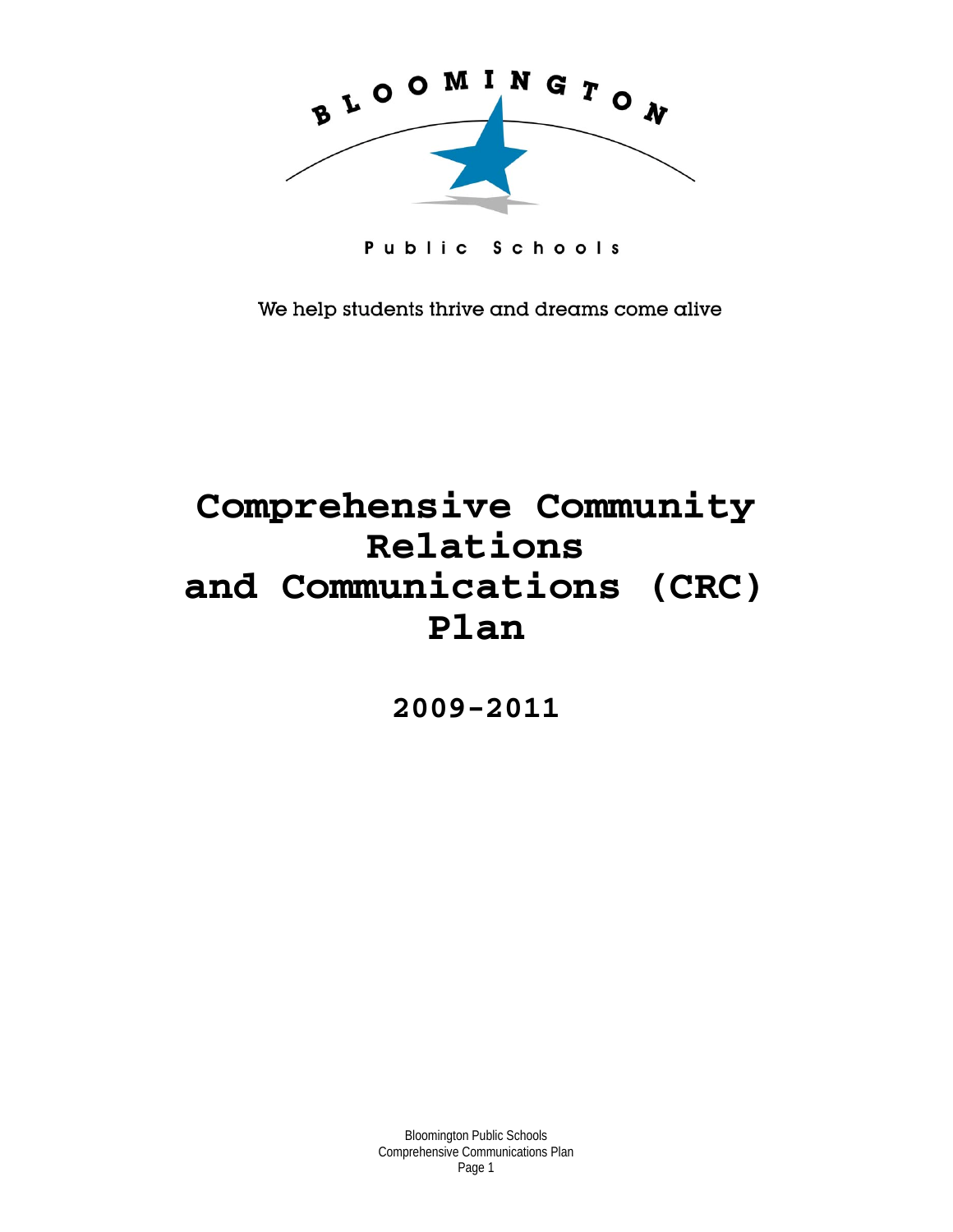### Bloomington Public Schools Comprehensive CRC Plan 2008-2011

#### Executive Summary

Bloomington Public Schools serves more than 11,300 students in Early Childhood through Grade 12, 4,635 adult learners, 1,700 staff members and a diverse community of 84,000 residents.

The Community Relations Office seeks to support the District's mission by improving communication and building relationships within the community. The objective of all communication strategies is to advance the Bloomington Public Schools' Strategic Plan.

#### **Situation**

In February 2008, at the request of Bloomington Public Schools, the National School Public Relations Association conducted an audit of the District's communications and community relations activities. The audit has allowed a restructuring of the District's Community Relations Office with a new focus and goals.

The challenges of maintaining public confidence, addressing a growing demographic change, reaching broad-consensus on a philosophy of education for low and high achievers, and communicating effectively with all segments of the community affect not only the school district, but also the community.

#### Focus

The Community Relations Office will focus its resources on interpersonal communication supported by issues-focused communication plans. The interpersonal communication will build trust within the district and create new lines of communication throughout the district. Our communication plans will assist us all in communicating with one clear voice. It is our goal that this focus, in concert with a commitment to be part of an efficient, high-performing, customer-oriented organization focused on student achievement, will support a culture in Community Relations of proactive quality service.

This comprehensive plan will be used as a basis for the Community Relations Office's accountability, as well as providing a framework for resource and budgetary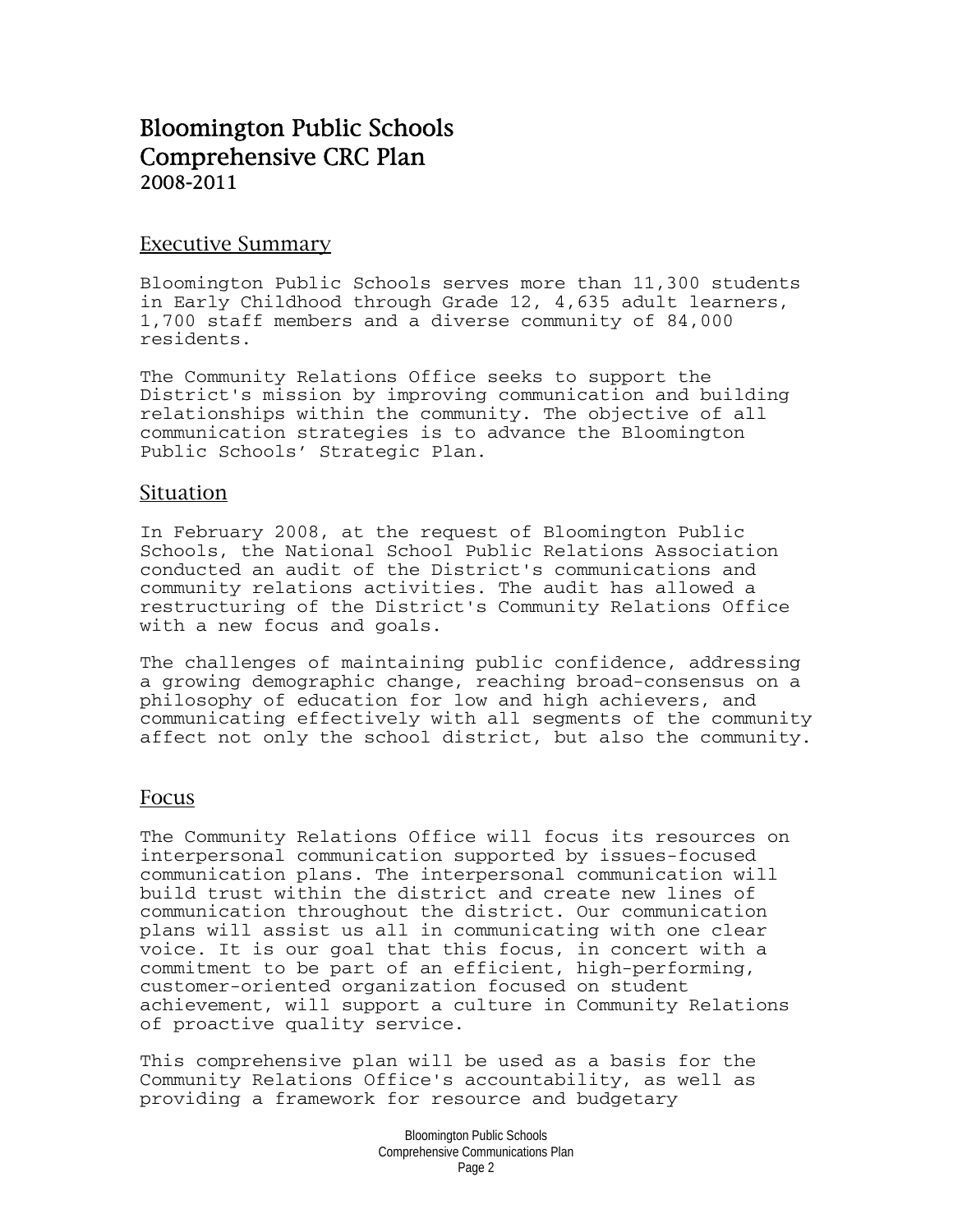considerations in the future. This plan is a working document that allows Bloomington Community Relations to make necessary changes based on the circumstances and vision of what the district needs in the future.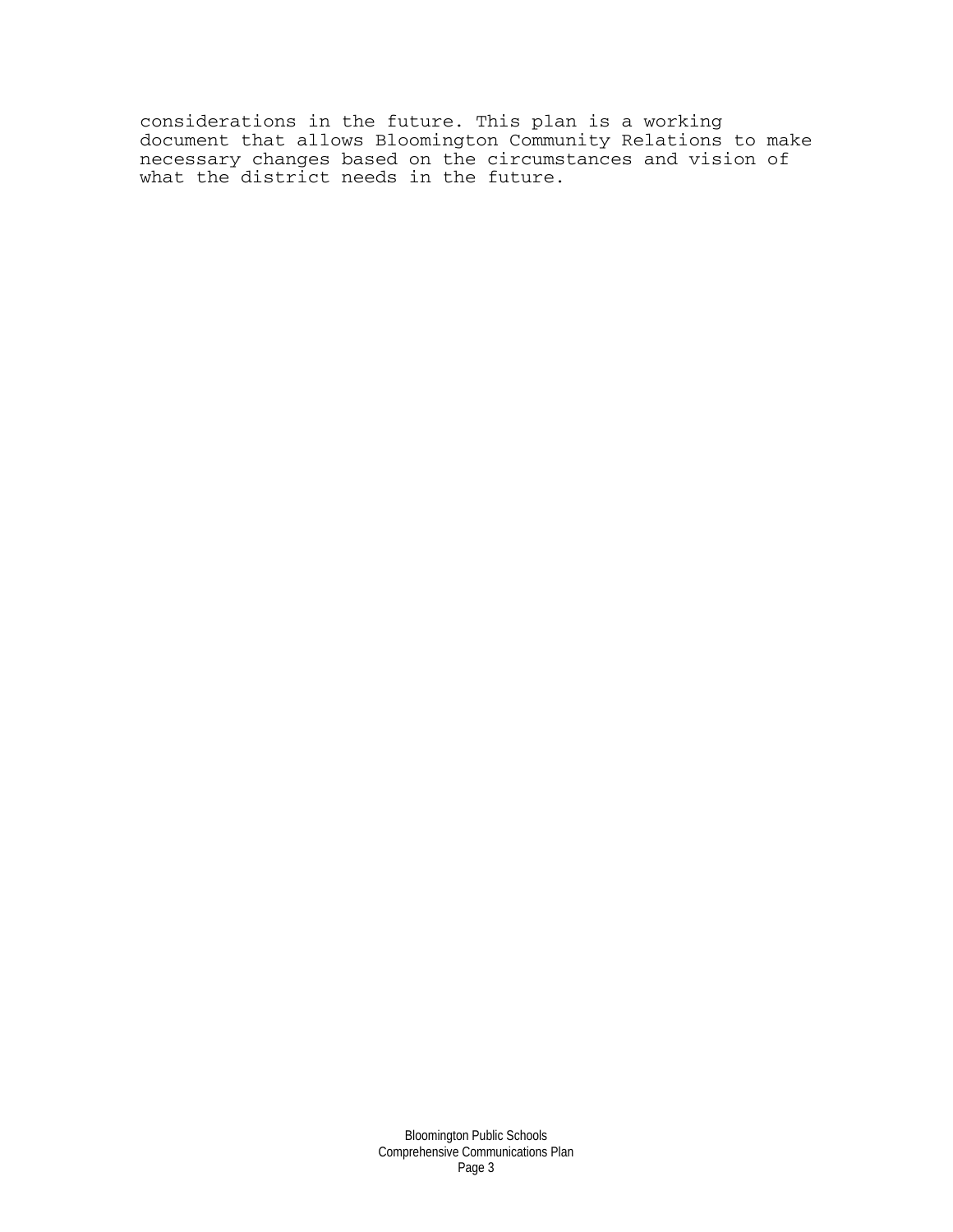Comprehensive CRC Plan

## Community Relations Mission

To build public understanding and support for Bloomington Public Schools.

## Bloomington Public Schools Mission

The Bloomington Public School District is an educational leader developing in ALL our learners the ability to thrive in a rapidly changing world.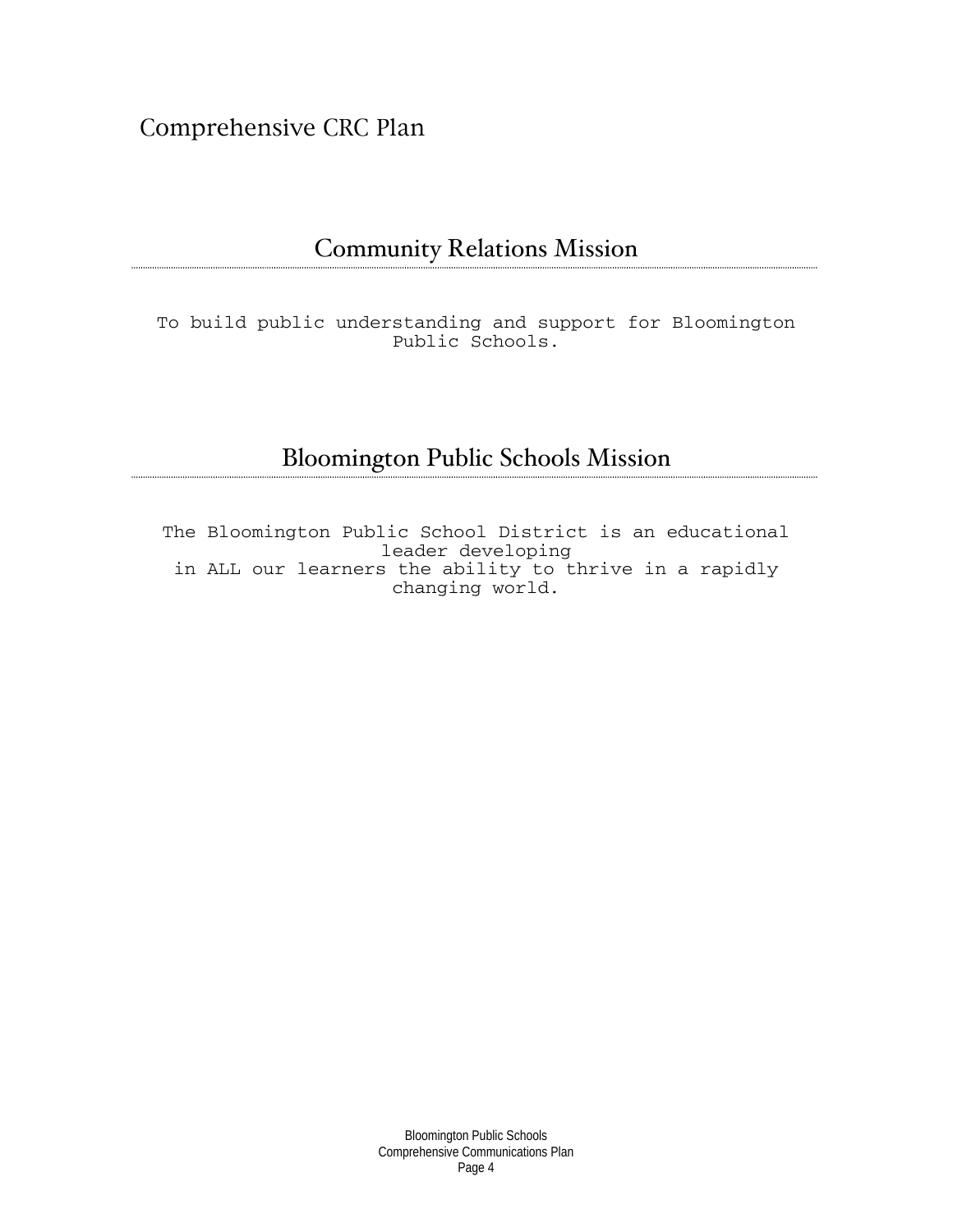## Comprehensive CRC Plan

### Beliefs

We adopt the Core Values and the Strategic Directions (Success Measures) in the district Strategic Plan. We also believe (1) we have the responsibility to communicate effectively with our constituents; (2) that meaningful public engagement supports our goals, and (3) that effective communication:

- Is a two-way process involving both internal/external publics.
- Helps increase student achievement.
- Is the responsibility of every employee in this district.

### Goals

This Comprehensive Communications Plan aligns with the district's Strategic Plan and Strategic Directions (Success Measures). Goals for the Comprehensive Communication Plan are developed annually based on the Strategic Plan and evaluation of the previous year. We understand that meaningful public engagement encourages community involvement in education that benefits children and increases student achievement.

### Desired behaviors and attitudes:

#### Internal Audiences

- Take pride and ownership in the direction of the district and keep informed on key issues.
- Show mutual respect, trust and understanding, and value all roles within the organization.
- Work as a high performing organization whose employees respect and value customer feedback.

 Exhibit district core values (what drives our words and behavior) of respect, responsibility, integrity, citizenship, honesty and teamwork.

#### External Audiences

- Exhibit community pride and trust in our schools and the school district.
- Feel involved and engaged in Bloomington Public Schools.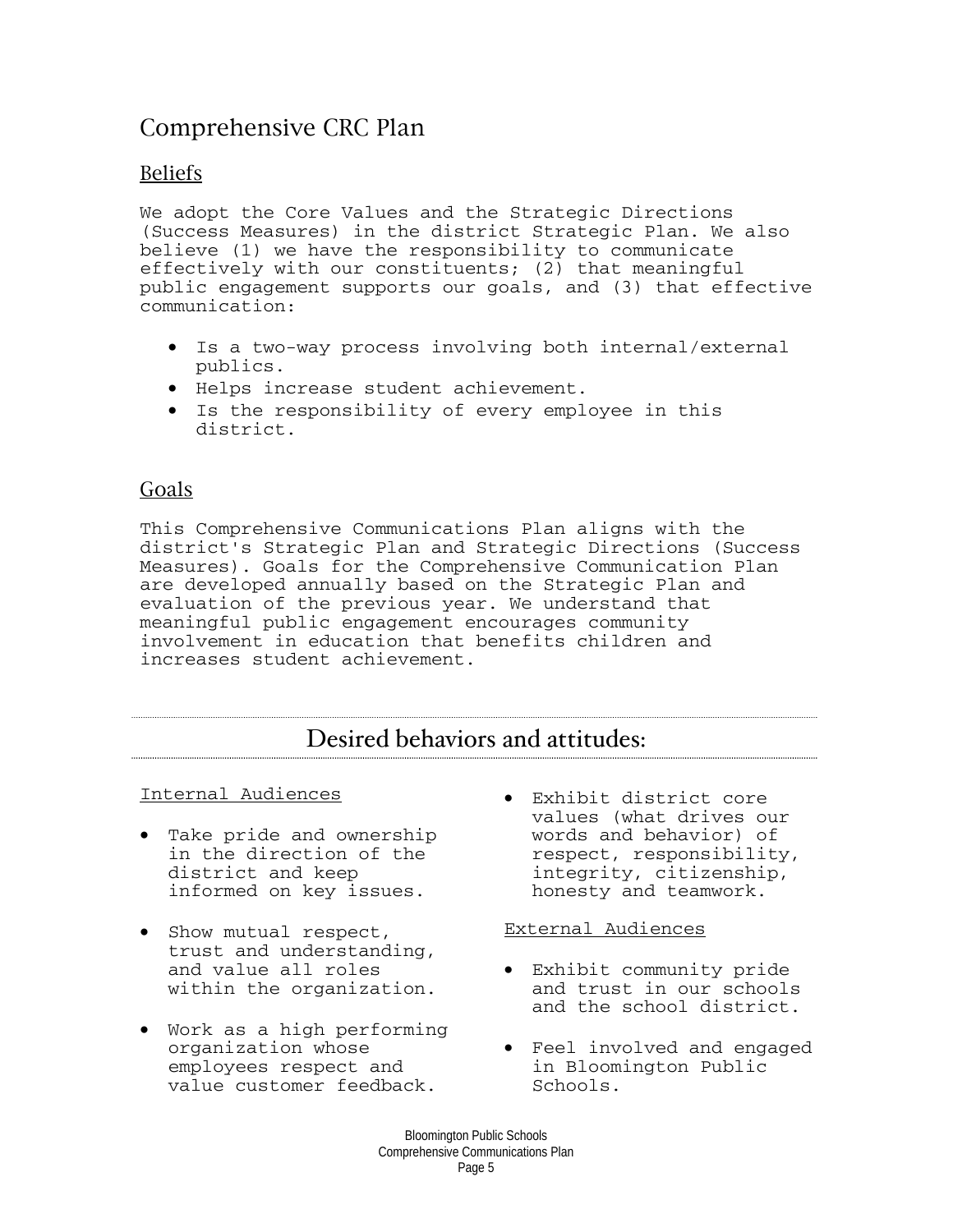- Choose to enroll in Bloomington Public Schools because of its diversity and quality of opportunities for students.
- Support Bloomington Public Schools.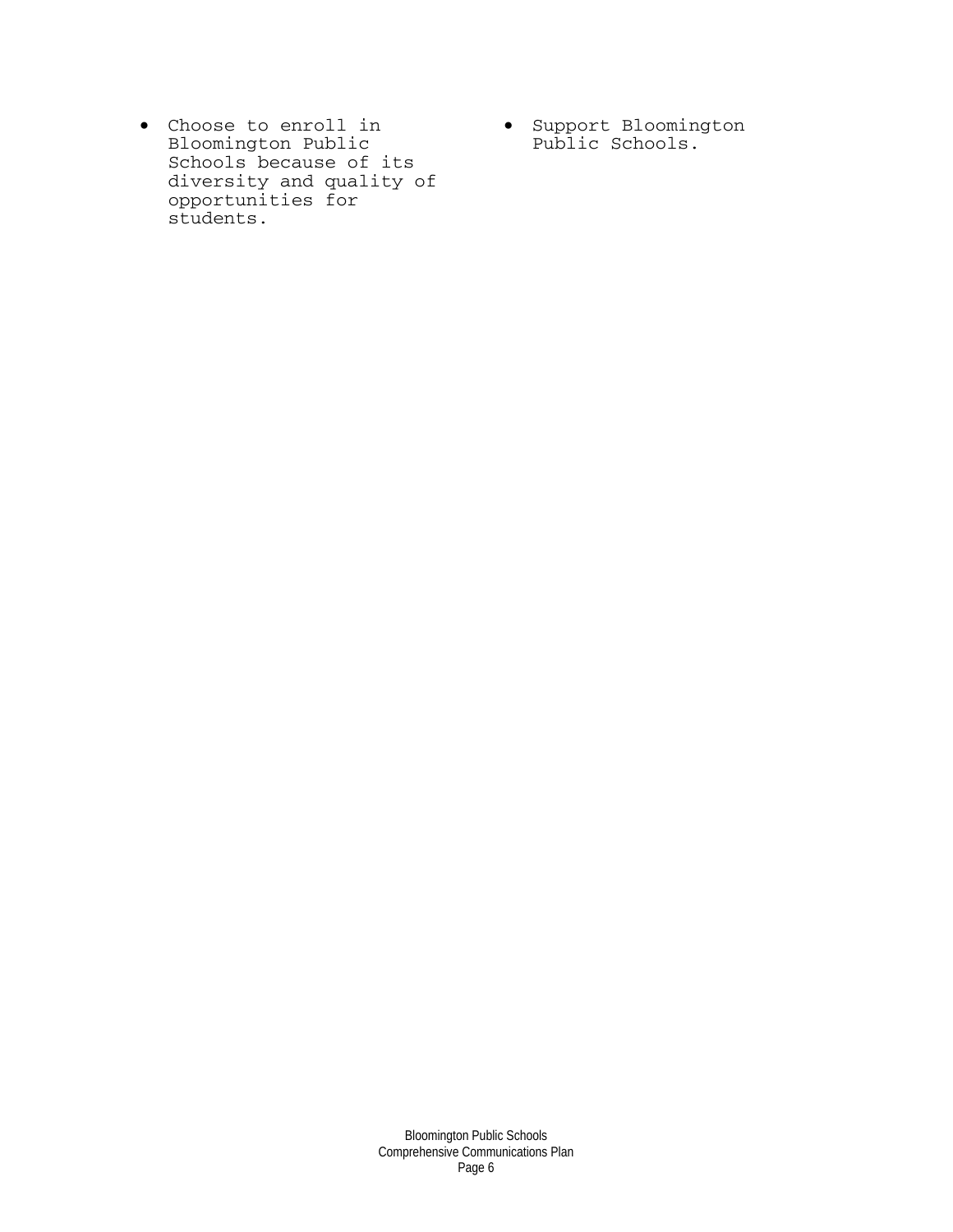### R A C E Flow Chart

**Research:** Goal setting is based on research and direct involvement with stakeholders to determine the key messages.

**Analyze:** Communication efforts are planned on a systematic basis to support the achievement of the organization's goals and strategic directions.

**Communication:** The appropriate channel to reach the determined audience is employed.

**Evaluation:** Determine that the communication practices were successful and the audience has a high level of satisfaction with the results.

| <b>Research</b>         | Analyze                        | Communicate                                  | <b>Evaluate</b>           |
|-------------------------|--------------------------------|----------------------------------------------|---------------------------|
| Develop key<br>messages | Determine who<br>needs to know | Find the best<br>channel for the<br>audience | Rate the<br>effectiveness |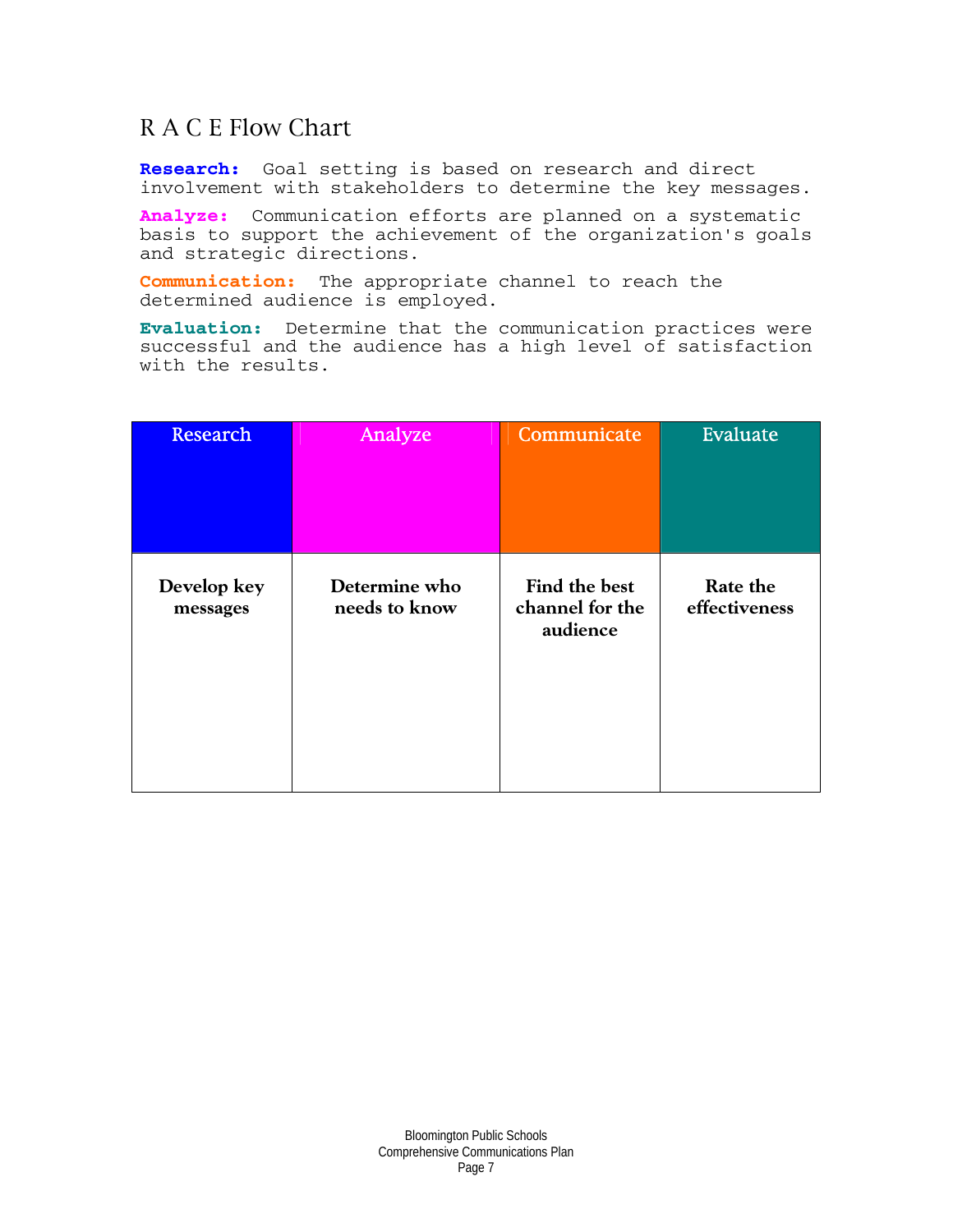| Direct        | Students           | Print            | Engage in     |
|---------------|--------------------|------------------|---------------|
| involvement   | Parents            | School Pages     | formal and    |
| with          | Teachers           | Press            | informal      |
| stakeholders  | Principals         | Releases         | evaluation of |
| to determine  | Support Staff      | Electronic       | practices.    |
| needs for     | Employees          | Supt's           |               |
| information   | Administration     | Report           | Determine the |
| and           | Board of Education | District Web     | audience      |
| knowledge.    | Taxpayers          | site             | level of      |
|               | Senior Citizens    | School Web       | satisfaction  |
| Research      | Business Leaders   | sites            | with          |
| audience      | Media              | Key Email        | practice.     |
| perceptions,  | <b>PTSO</b>        | Lists            |               |
| desires,      | Civic Leaders      | Media            | Upon          |
| interests and | Legislators        | Sun Current      | evaluation,   |
| opinions.     | Religious Leaders  | Star Tribune     | create,       |
|               | Neighborhood       | <b>Broadcast</b> | modify or     |
| Use           | Groups             | $BEC-TV$         | discontinue   |
| qualitative   | School/Community   | Radio            | practice or   |
| and           | Partners           | Advertising      | project.      |
| quantitative  | New Residents      | Personal         |               |
| research to   | Prospective        | Small group      |               |
| establish     | Families           | Large group      |               |
| information   | Metro Twin Cities  | Public           |               |
| needs.        |                    | Engagement       |               |
|               |                    | Voice            |               |
| Key messages  |                    | messages         |               |
| developed     |                    | Billboards       |               |
| with useful   |                    |                  |               |
| and useable   |                    |                  |               |
| information.  |                    |                  |               |
|               |                    |                  |               |
|               |                    |                  |               |
|               |                    |                  |               |
|               |                    |                  |               |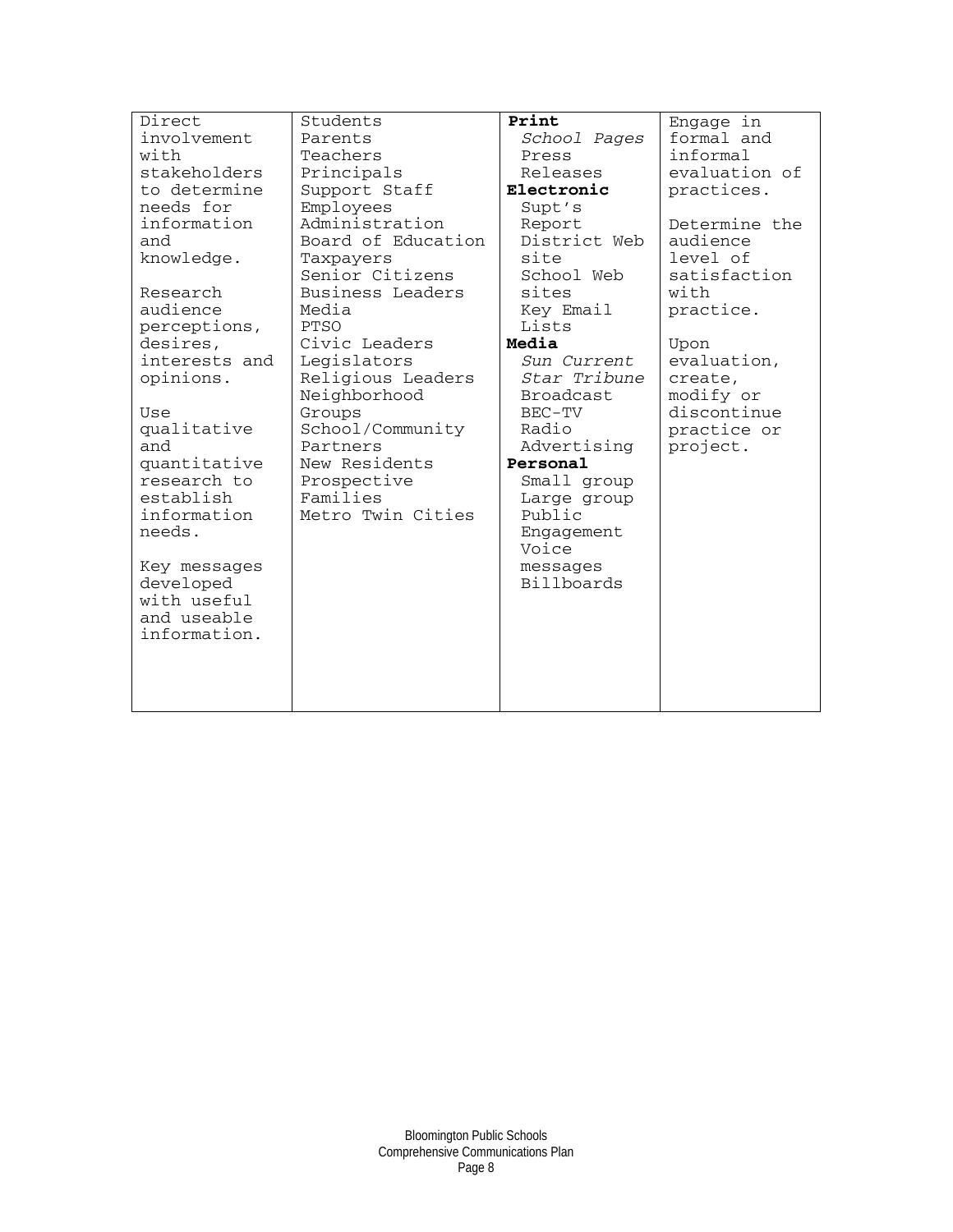### Code of Ethics

Bloomington Public Schools is a member of the National School Public Relations Association (and its state affiliate MinnSPRA) and is guided by the hallmark of professionalism established by the organization's Code of Ethics:

1) Be guided by the pursuit of the public interest through truth, accuracy, good taste and fairness; follow good judgment in releasing information; not intentionally disseminate misinformation or confidential data; avoid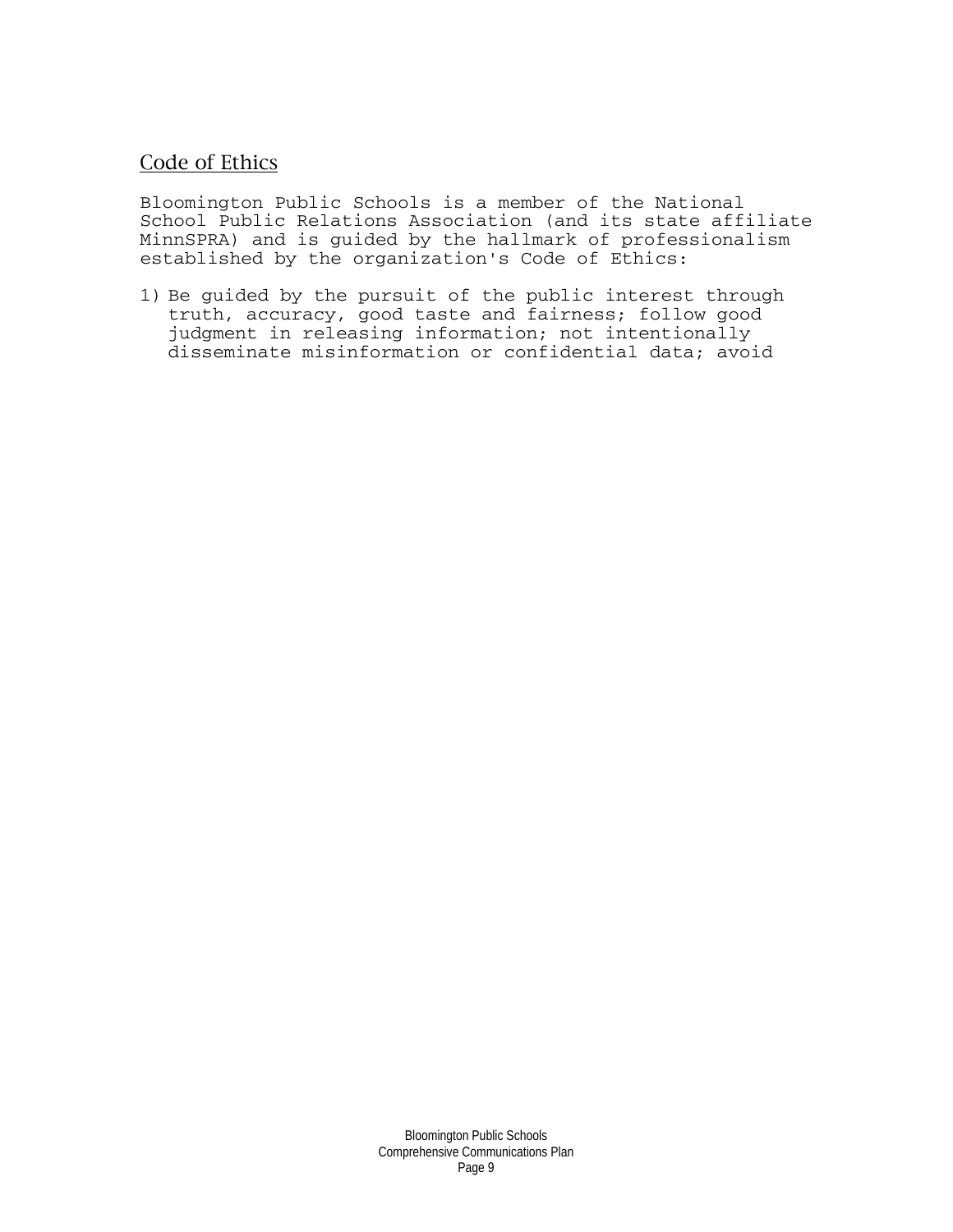confidential data; avoid actions that lessen personal, professional or organizational reputation.

- 2) Give primary loyalty to the employing organization, insisting on the right to give advisory counsel in accordance with sound public relations ideas and practices; cooperate with other groups while avoiding conflicts with primary responsibilities; object to untenable policies or activities.
- 3) Be aware of personal influence, avoiding promises or granting of unprofessional advantages to others; refrain from accepting special consideration for influences on organizational decisions; avoid unauthorized use of organizational facilities, resources or professional services for personal gain or for promotion of the candidacy of aspirants to elected offices; forego derogatory acts or utterances against other professionals.
- 4) Recognize that effectiveness is dependent upon integrity and regard for ideals of the profession; not misrepresenting professional qualifications; give credit for ideas and words borrowed form others; cooperate with professional colleagues to uphold and enforce this Code.

### Evaluation

The comprehensive plan will be used as a basis for the Community Relations Department's accountability as well as providing a framework for resource and budgetary considerations in the future. This plan is a working document that allows Bloomington Public Schools' Community Relations Department to make necessary changes based on the circumstances and vision of what the district needs in the future.

### Products and Services

The following areas of focus can be considered " Products " and "Services " provided by the Community Relations Department. They are the basis of the work of Community Relations to achieve the *Desired Behaviors and Attitudes* of our internal and external publics.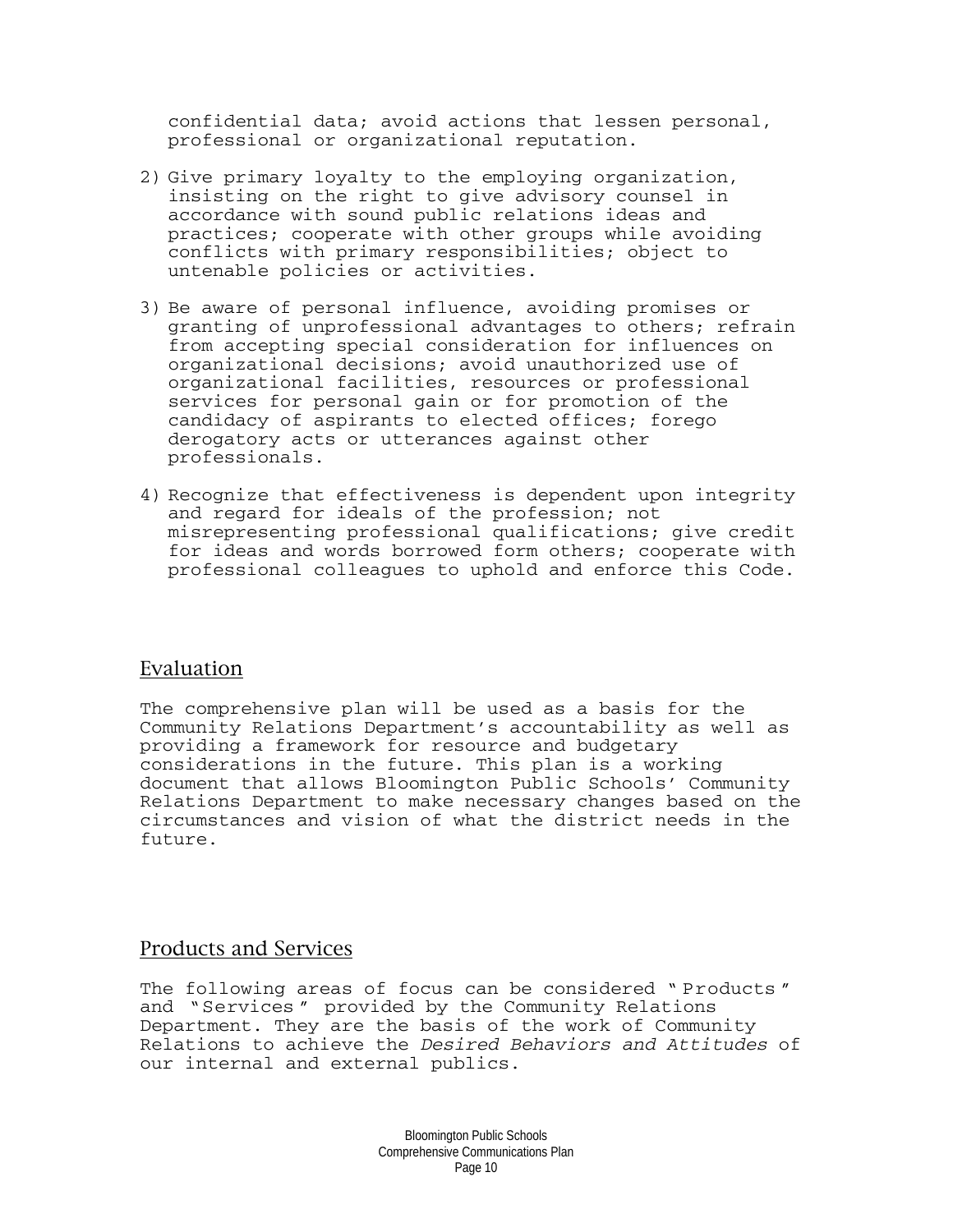## Community Relations

### Community relations encourages public support and understanding of Bloomington Public Schools.

#### Objectives

- Increase opportunities for public input and response (two-way communication)
- Increase opportunities to share district information with community
- Increase opportunities for community members to interact with Board of Education
- Expand use of technology and other forms of media

- Establish external Key Communicators Network
- Community forums and dialogue sessions
- Promote School Board meetings through increased information sources
- Provide District representation for community programs, organizations
- Electronic discussion groups, list serves, broadcast email, and web site (school and district level)
- Promote district knowledge and participating in Education Foundation of Bloomington
- Maintain effective communications through traditional (print) and non-traditional approaches
- Develop alumni program of Jefferson, Kennedy and (formerly) Lincoln graduates to further the initiatives of Bloomington Public Schools, including advocacy of the district's mission, goals and programs, and for alumni to support student achievement.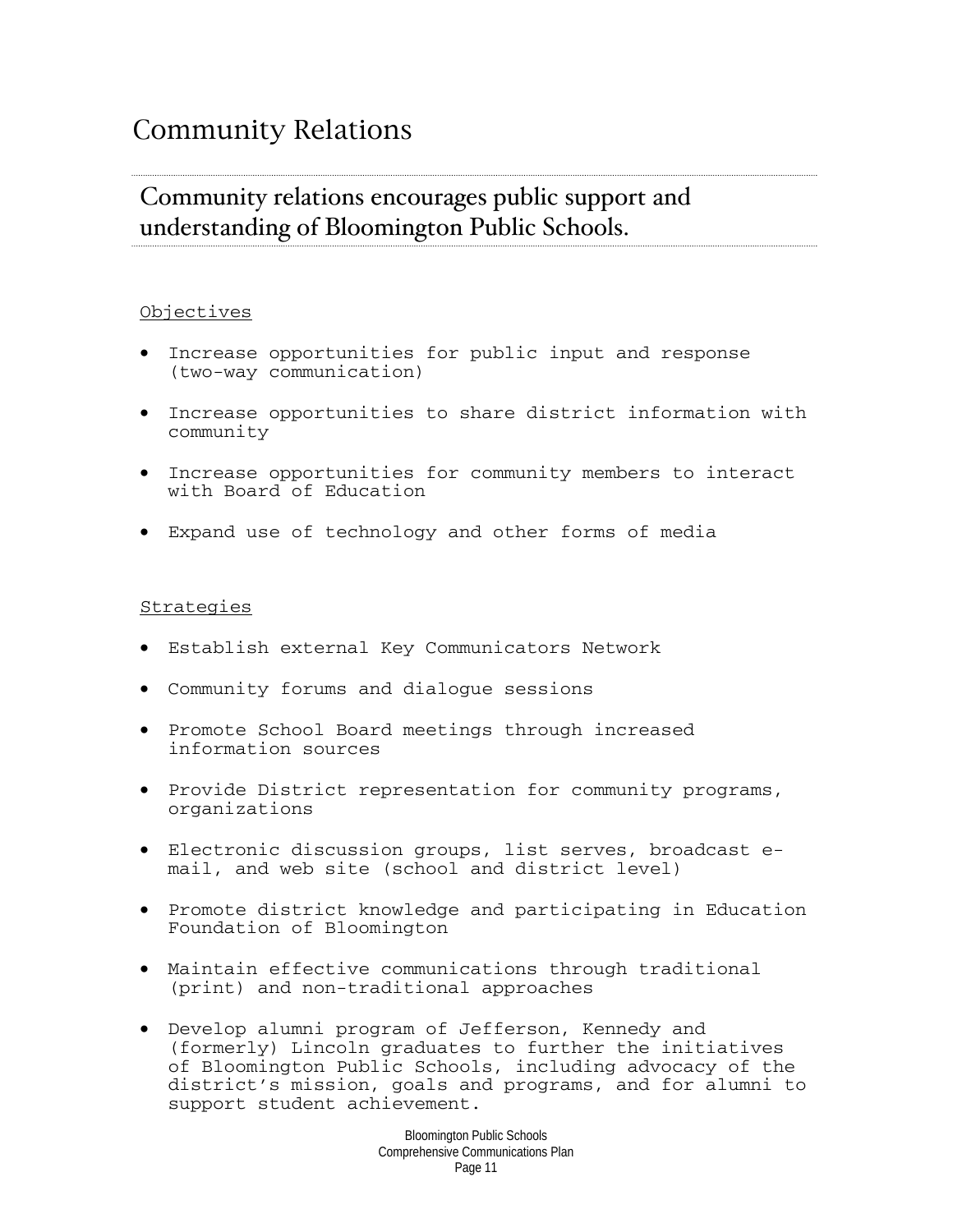Bloomington Public Schools Comprehensive Communications Plan Page 12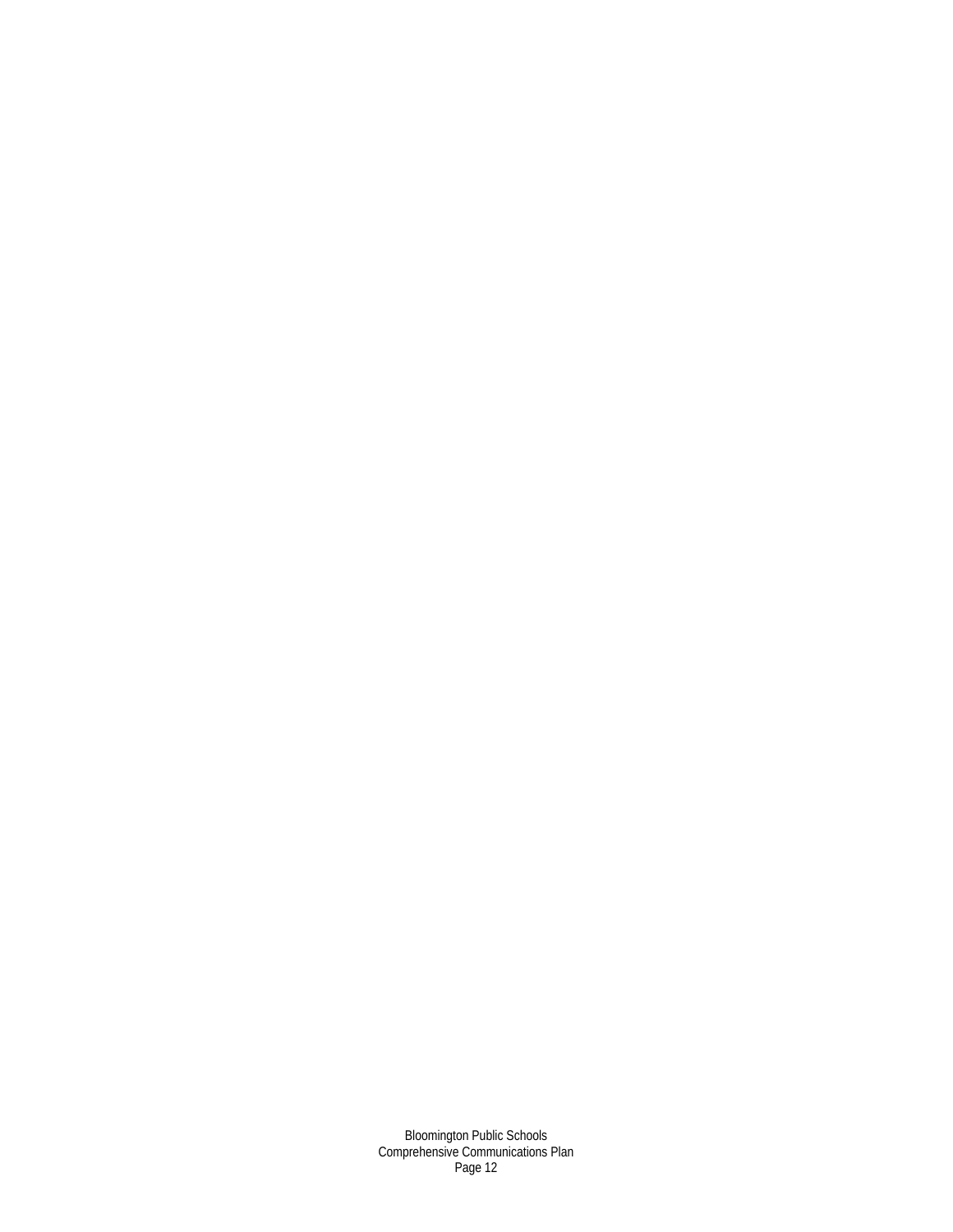## Crisis Communications

## Crisis communications mitigates negative impacts in the community and encourages fair, objective media coverage.

#### Objectives

- Counsel school principals and staff in managing crisis communications.
- Counsel school board members on appropriate role in a crisis or emergency.
- Provide timely, accurate information to internal and external audiences.
- Work closely with the media to provide accurate, timely information.
- **•** Serve as Emergency Management Coordinator and Crisis Response Team Leader.
- Chair the district's Safety & Security Committee

- Revise Crisis Management Policy
- Revise Crisis Management Plan, utilizing the Incident Command System (ICS)
- Crisis management and communications training
- Onsite and central support in emergencies
- Immediate and ongoing counsel to principals, key staff and district leadership in crisis issues and events that have the potential to become a crisis
- Crisis communication plans specific to each major incident to include goals and key messages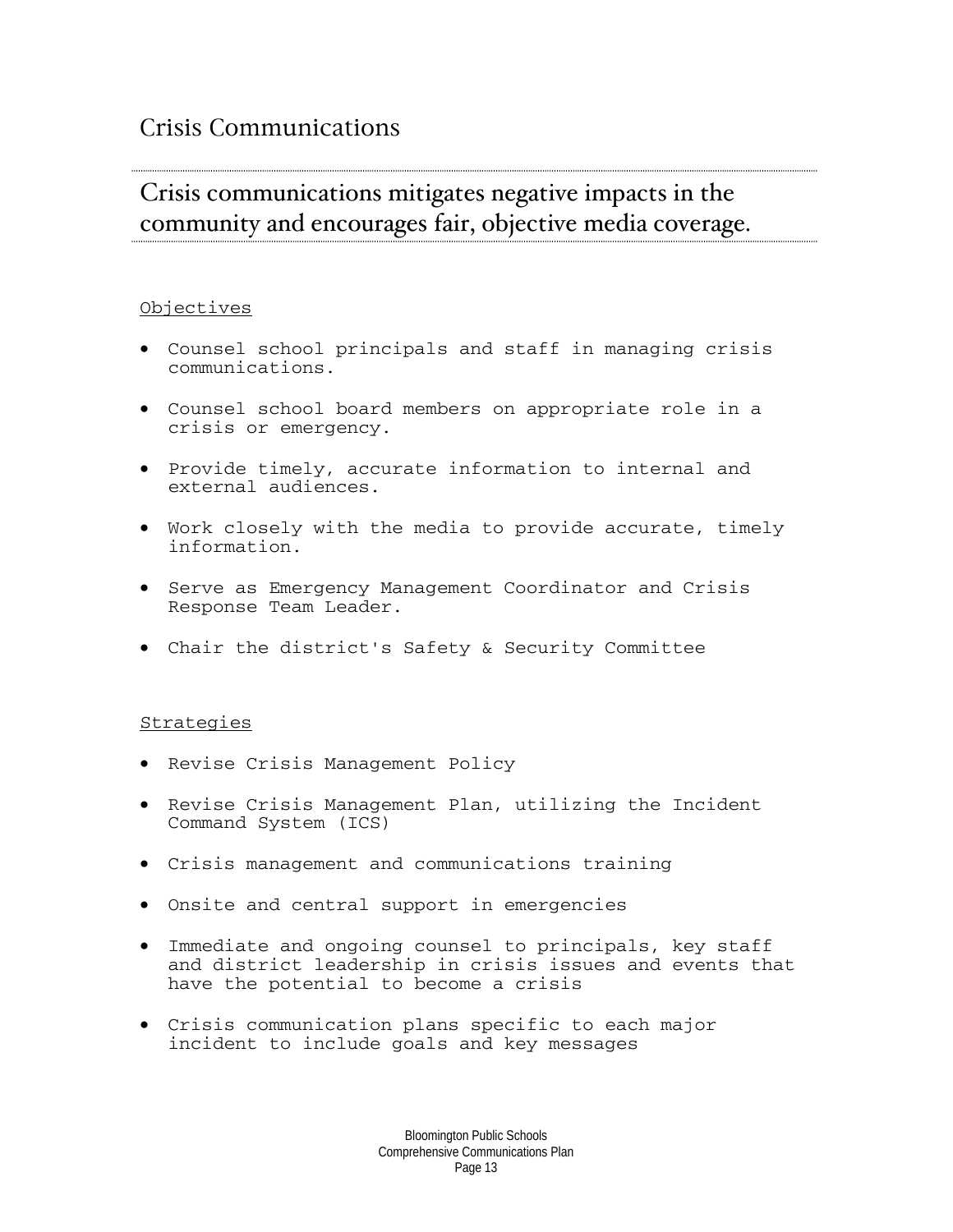- Written materials, including talking points, fact sheets and letters for schools to use in emergencies
- District spokesperson with the media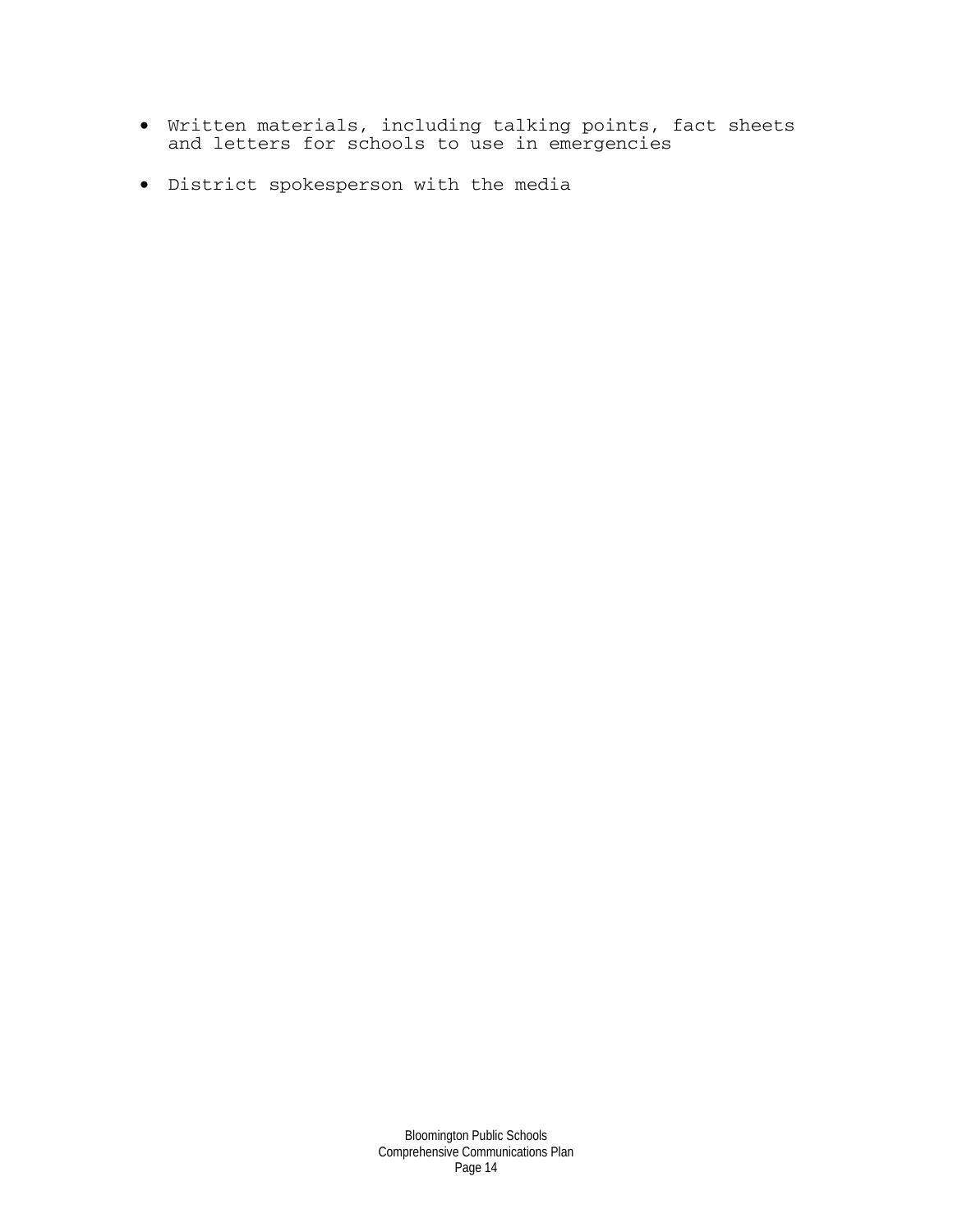### Media Relations

Media relations increases the number of positive stories in the media, showcases student achievement, and helps the district communicate with target audiences about increasing student learning, providing educational choice and managing finances in a responsible manner.

### Objectives

- Increase the number of positive stories provided to the media.
- Expand professional relationships with members of the local and metro media.
- Increase use of social media networks to augment media efforts.
- Serve as Bloomington Public Schools' primary liaison with the news media, including spokesperson at the direction of the Superintendent.

- Press releases, briefings, photo-ops, and conferences.
- New sources of information to augment or replace traditional media news releases.
- Relationship building and one-on-one story development.
- Create a media link on District Web site.
- Distribute Fact Sheets of District initiatives
- Letters to the editor and guest editorials/opinion pieces (quarterly and issues-based)
- Produce news and information programming to coordinate key messages throughout existing district channels.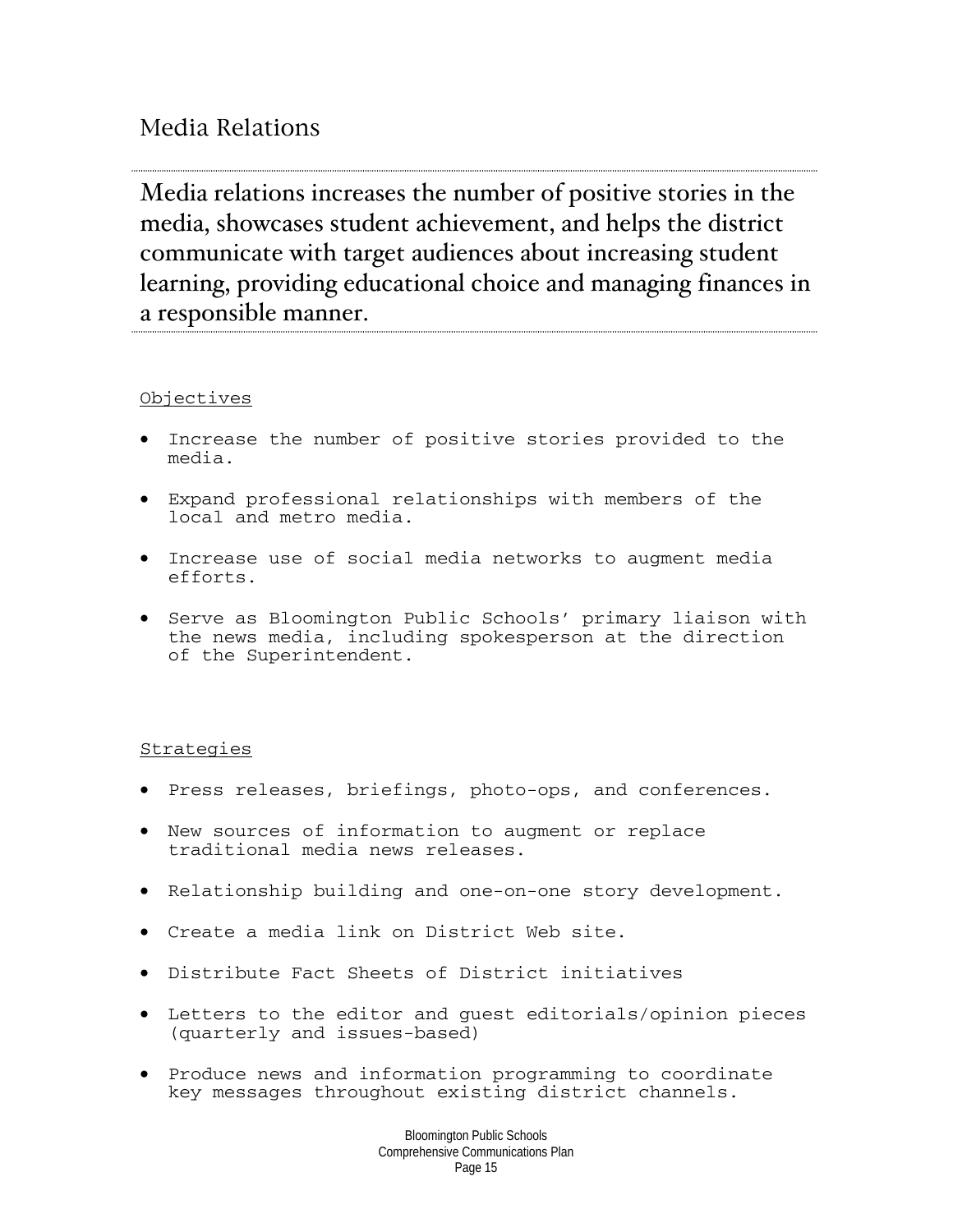Bloomington Public Schools Comprehensive Communications Plan Page 16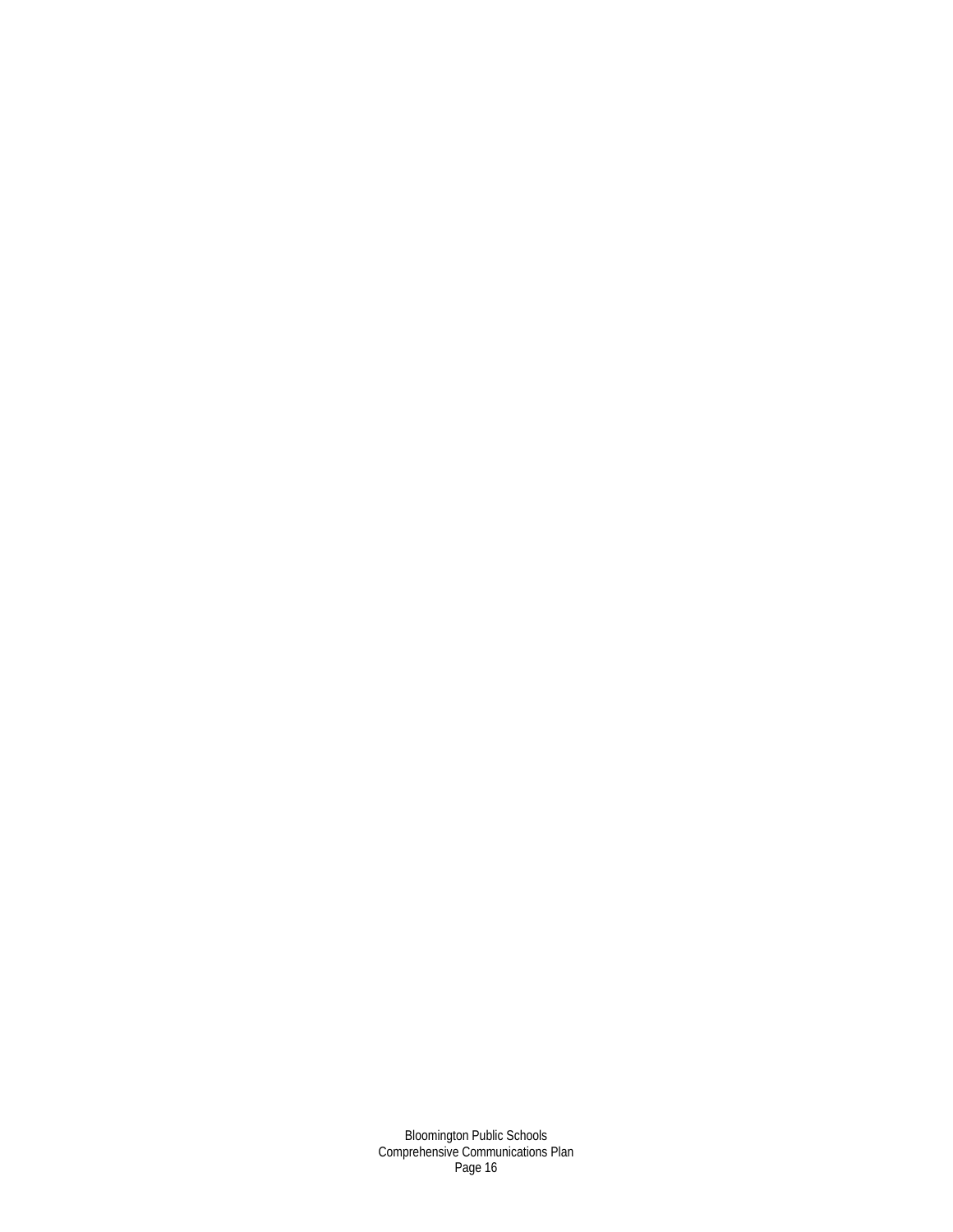## Strategic Counseling

Strategic counseling supports our schools and departments in developing and maintaining strong relationships with students, staff, parents and the community. Providing high-level, strategic counsel to the School Board, Superintendent, Administrative Cabinet and Management Team will improve performance in the areas of communication and community relations (e.g. family and public engagement, welcoming environment, etc).

### Objectives

- Increase positive public perception of Bloomington Public Schools.
- Guide relationship building to increase public support and understanding.
- Improve organizational performance in communication and community relations.
- Integrate the actions and attitudes of Bloomington Public Schools with those of its publics and the actions and attitudes of its publics with those of the organization.

- Frame district issues for increased understanding
- Serve on district and school committees to guide communication and public engagement efforts
- Represent the district on local, state and national organizations (e.g. MinnSPRA, NSPRA, etc.)
- Environmental scanning (public perception)
- Issues framing
- Key messages and scripts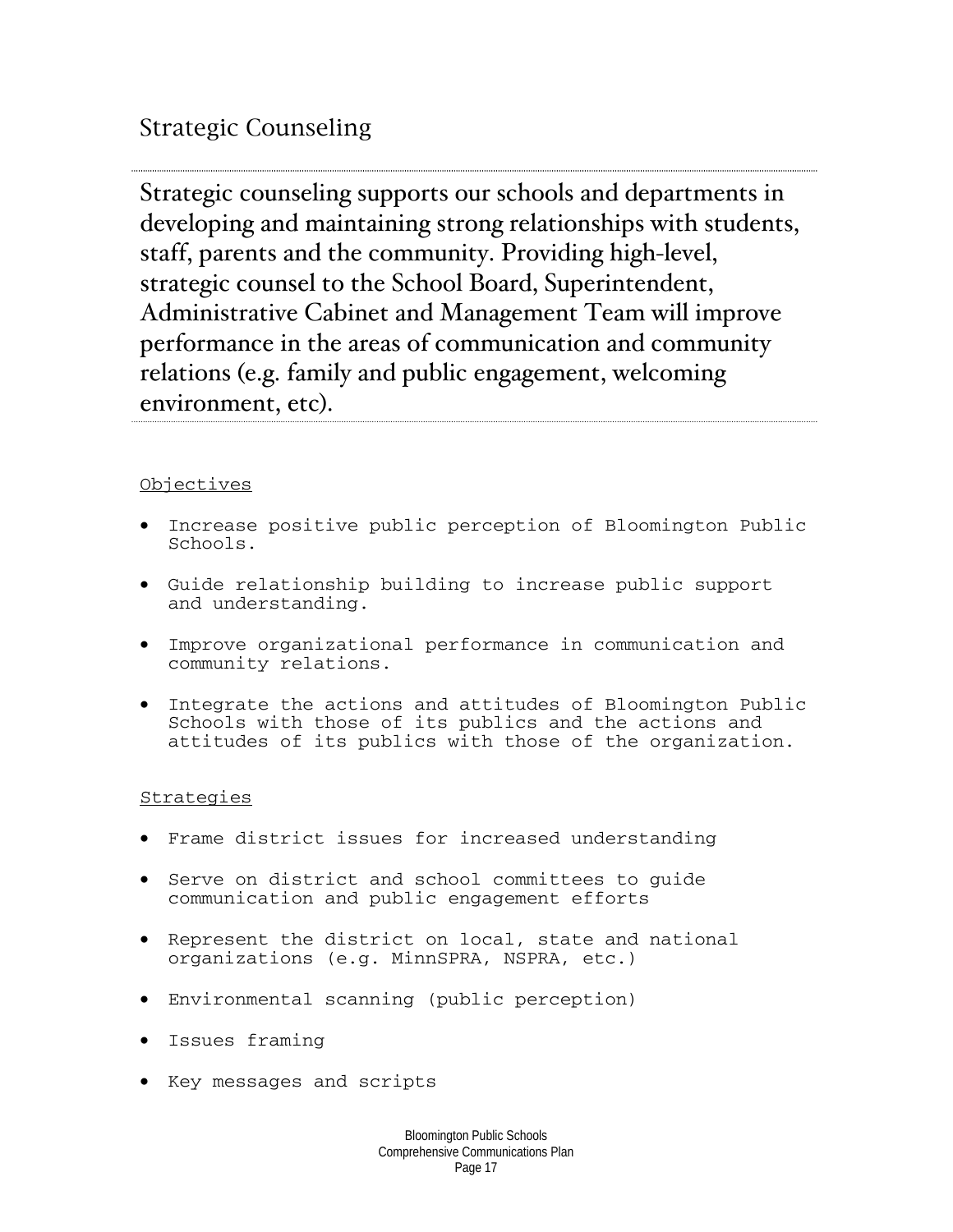Employee training/workshops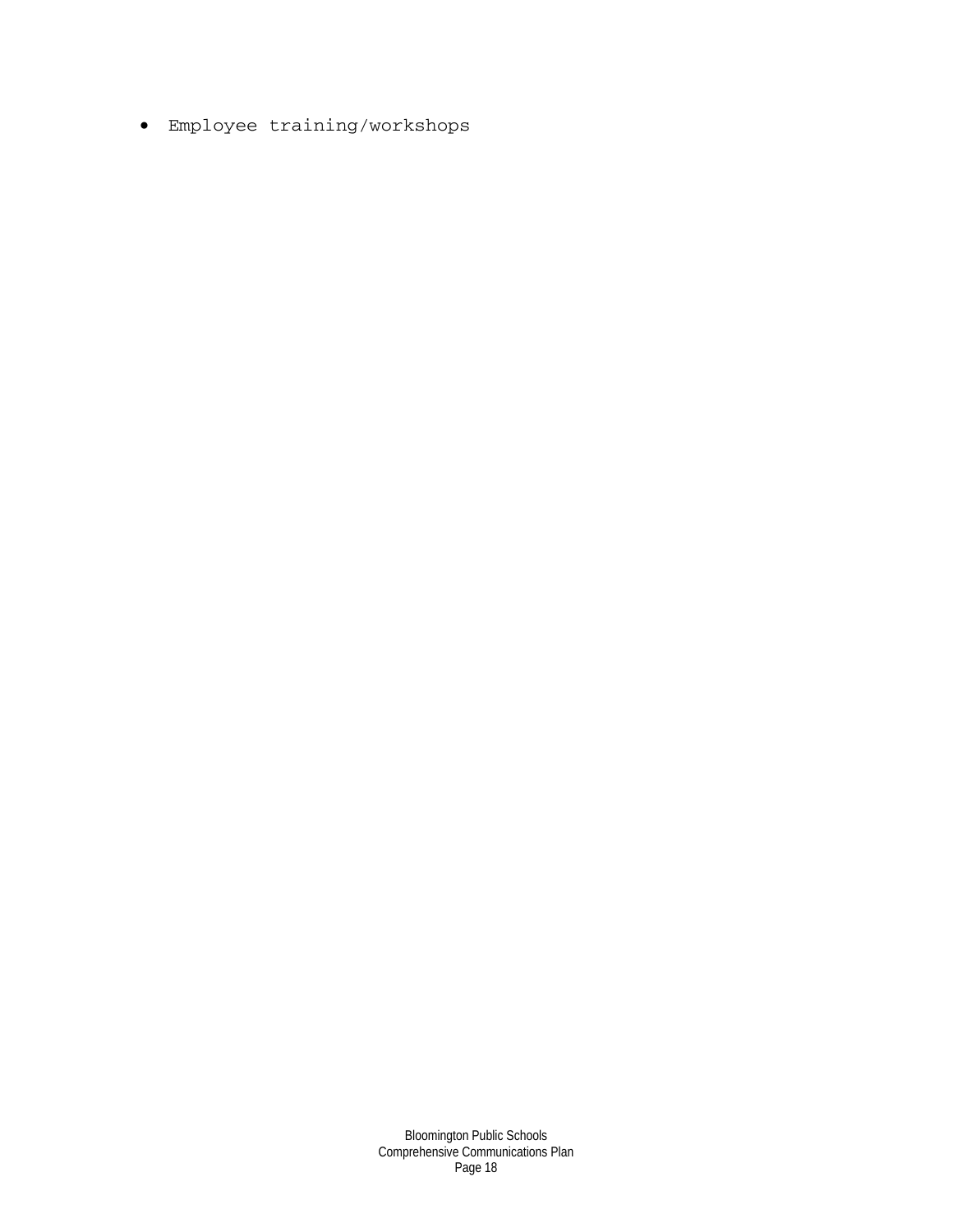### Research and Development

## Research and Development allows the district to: a) identify views and values of stakeholders within the community, and b) design effective community relations programs and activities.

#### Objectives

- Increase the use of data to refine and/or create school and district programs.
- Expand development of new strategies to increase the effectiveness and efficiency of the district.
- Engage in both formal and informal evaluation of communication practices and the levels of satisfaction with its performance.
- Build evaluation methods in each element of the community relations process in order to create, modify or discontinue practices or projects.

- Focus groups to gain in-depth understanding of survey results.
- Paper/pencil surveys, and automated voice response system - to gather data related to specific issues or situations
- Information clearinghouse to gather data in a variety of informal settings: public engagement sessions, presentations and correspondence
- Employee/staff survey
- Parent and Student surveys
- Internet research
- Organizational development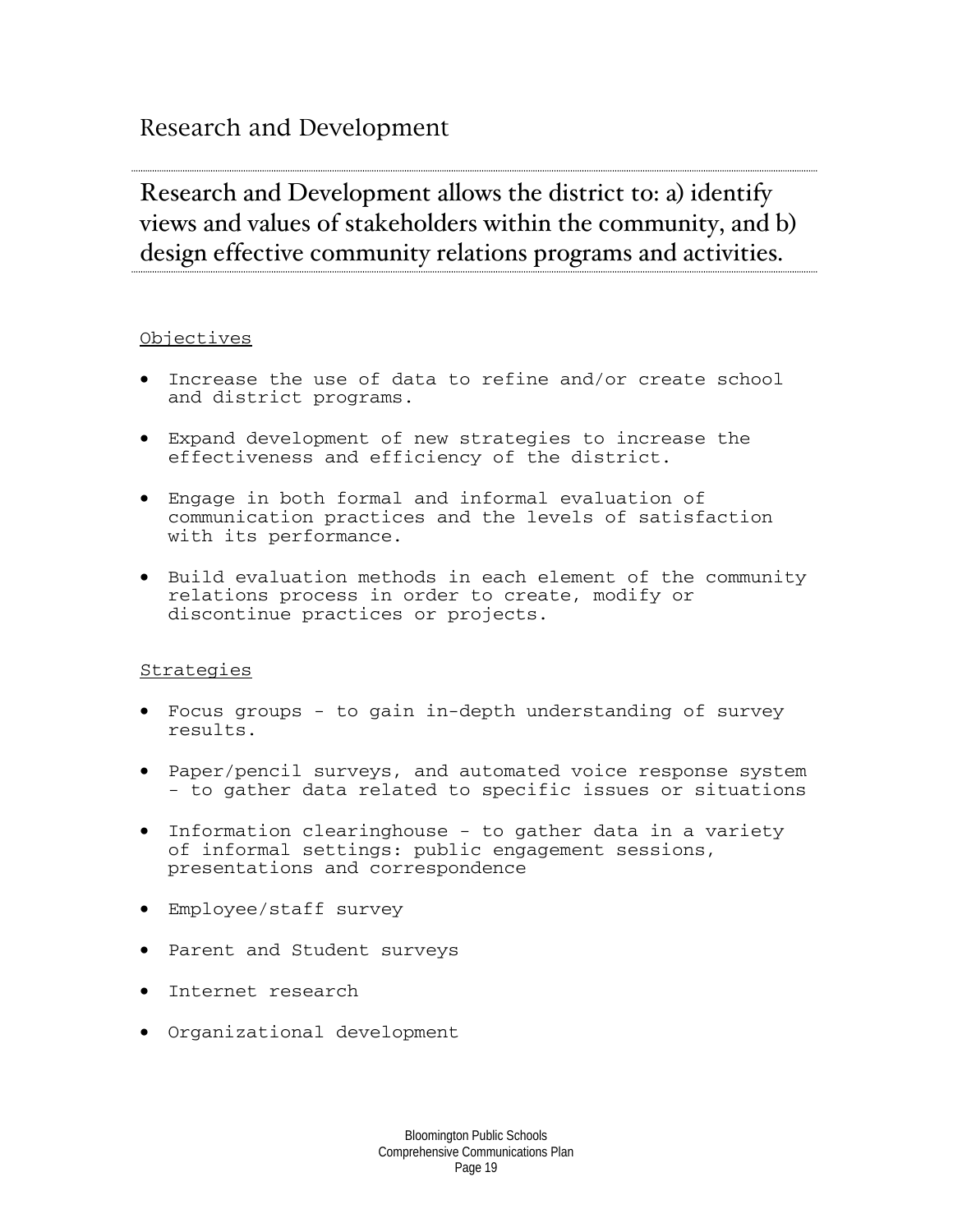## Marketing

## Marketing creates pride in the school district and builds an understanding that public education is a benefit to the community.

### Objectives

- Increase the distribution of positive information about the school district.
- Expand relationships with members of the community and other partners.

- Special events that involve the community; school and district-based
- Counseling prospective parents and families; creating newcomer and preschool packets as supplements
- Marketing materials for distribution at Bloomington public offices/areas
- Displays/exhibits at community events
- Cable TV/Video
- Key Messages and scripts
- Employee Training/Workshops
- Key Communicator Networks
- Publications
- Recognition programs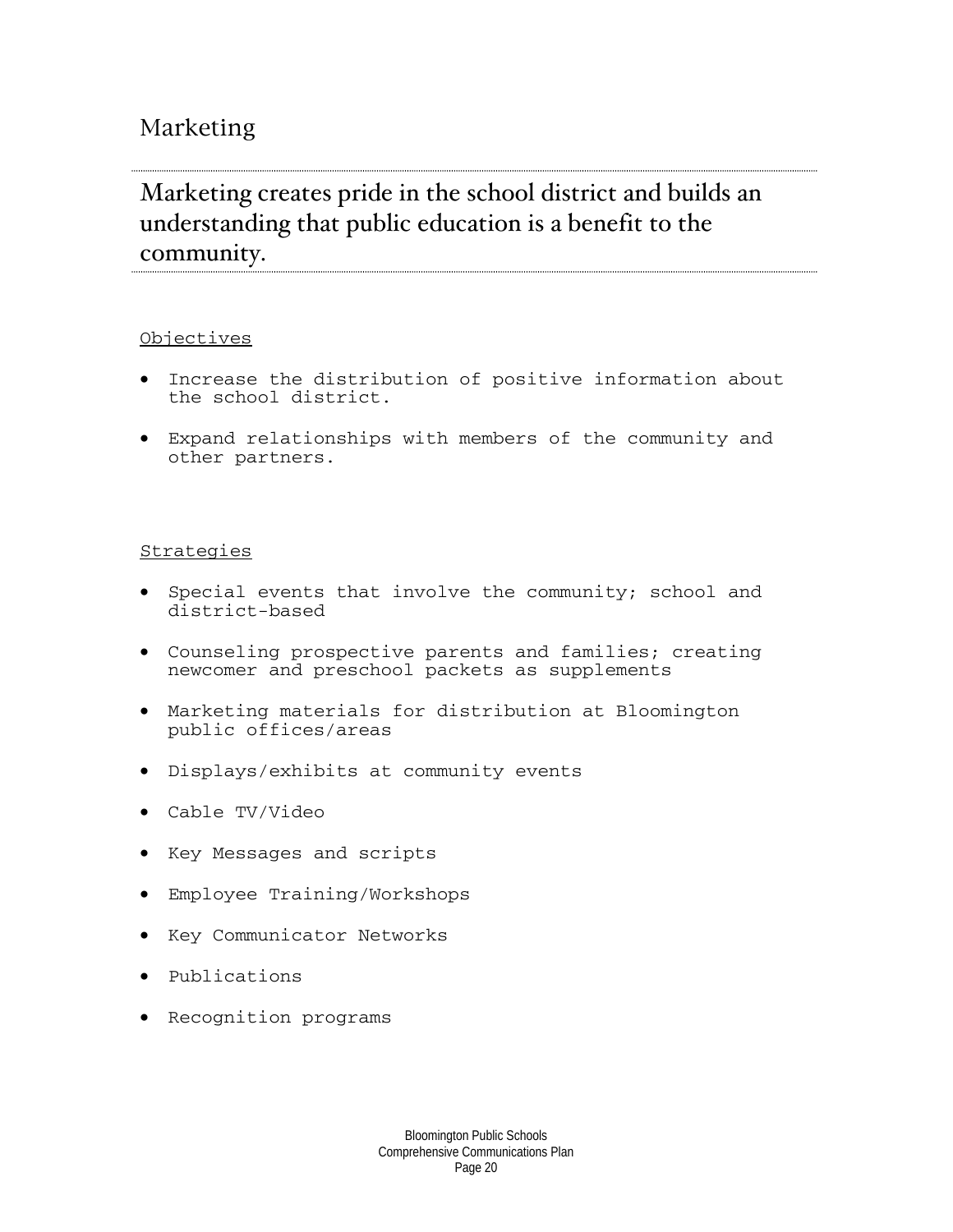## Communications training enables employees to understand their role of serving as ambassadors to the community.

### Objectives

- Increase opportunities for employees to receive communication training.
- Increasing the number of employees who are trained in communications.
- Provide opportunities for school board members to receive communications training.

- Public engagement
- Image builders and breakers
- Effective communication strategies
- Communication planning
- PR for principals
- Media relations
- Crisis communications
- School Board School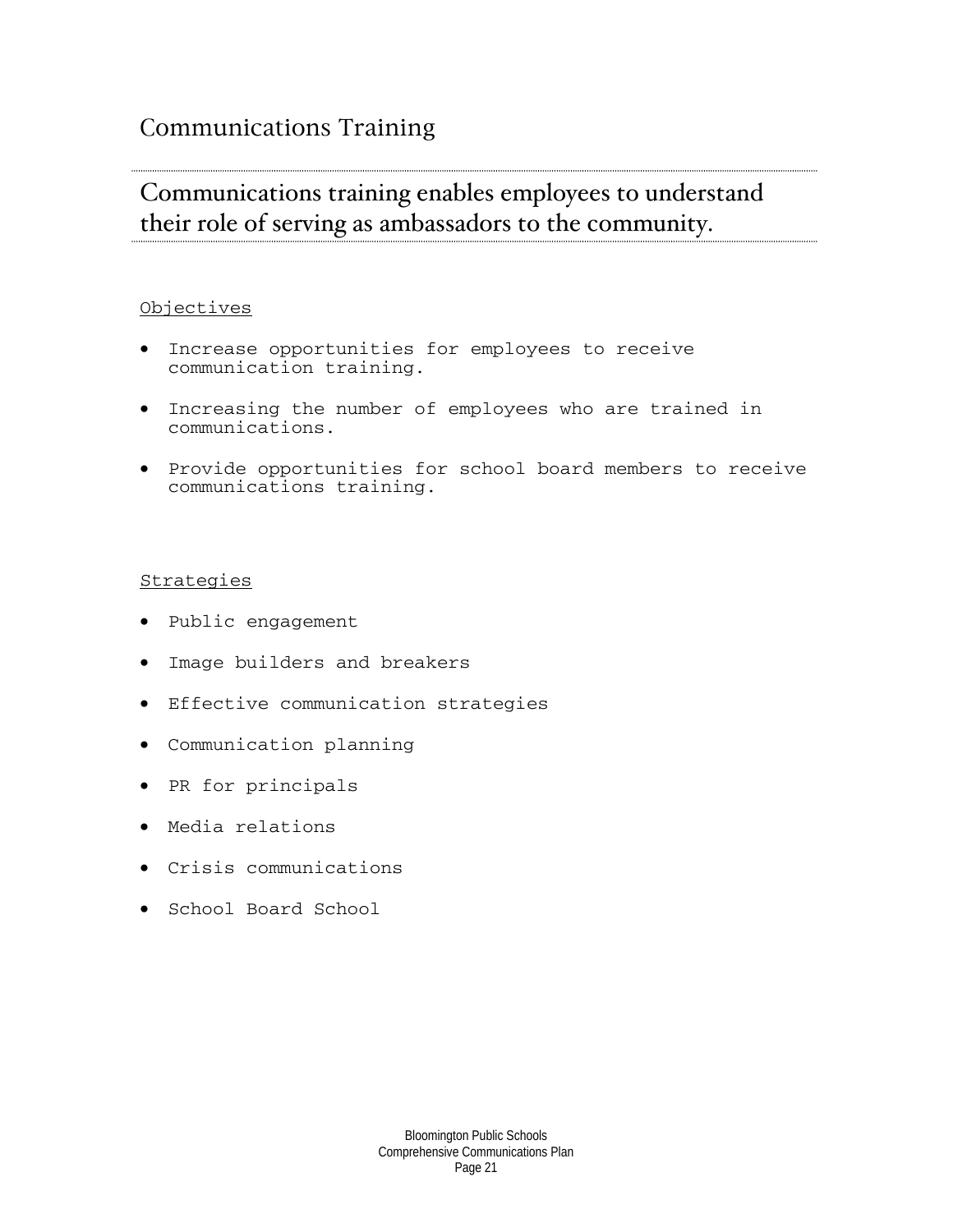## Public (Family) and Employee Engagement

## Public and employee engagement empowers employees and families to take ownership in their schools and the district, and fosters collaborative relationships.

### Objectives

- Increase opportunities for staff and community members to become involved in meaningful public engagement with schools, the District and school board.
- Increase students, parents and employees' awareness of their role as customers and ambassadors of Bloomington Public Schools.

- Community forums and dialogue sessions
- School Board listening sessions
- Legislative forums
- Presentations/Special Event appearances
- Recognition programs
- Civic/service organization memberships and attendance
- Strategic partnerships
- Cable TV and cable-casting of School Board meetings
- Publications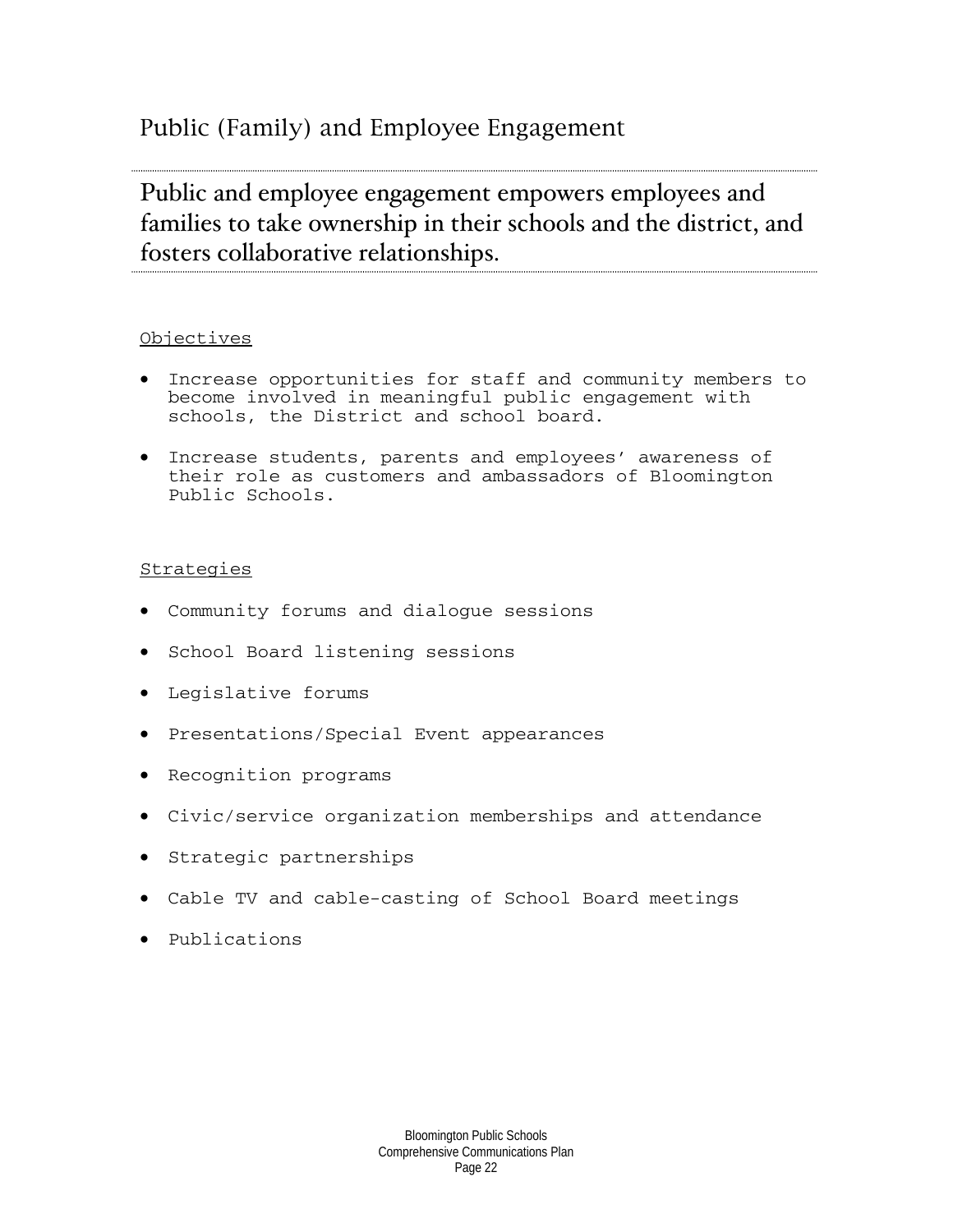## Student/staff relations increases ownership in the district, builds trust, creates goodwill ambassadors, and fosters a positive environment for teaching and learning.

### Objectives

- Expand distribution of information to students and employees.
- Expand opportunities for students and staff to have input in decisions that affect them.
- Recognition of students/employees internally and externally for their accomplishments.
- Assess employee morale and trust in the district.
- Increase employees' awareness of their role as ambassadors for the district.

- Develop an internal eNewsletter for all employees to receive timely information
- Develop a management eNewsletter to better inform and educate leadership
- Staff/student forums and dialogue sessions with School Board and/or Superintendent
- Assist schools and departments with internal communications plans and actions
- Staff orientation and professional development
- Establish internal networks for communication
- Evaluate current employee recognition programs for effectiveness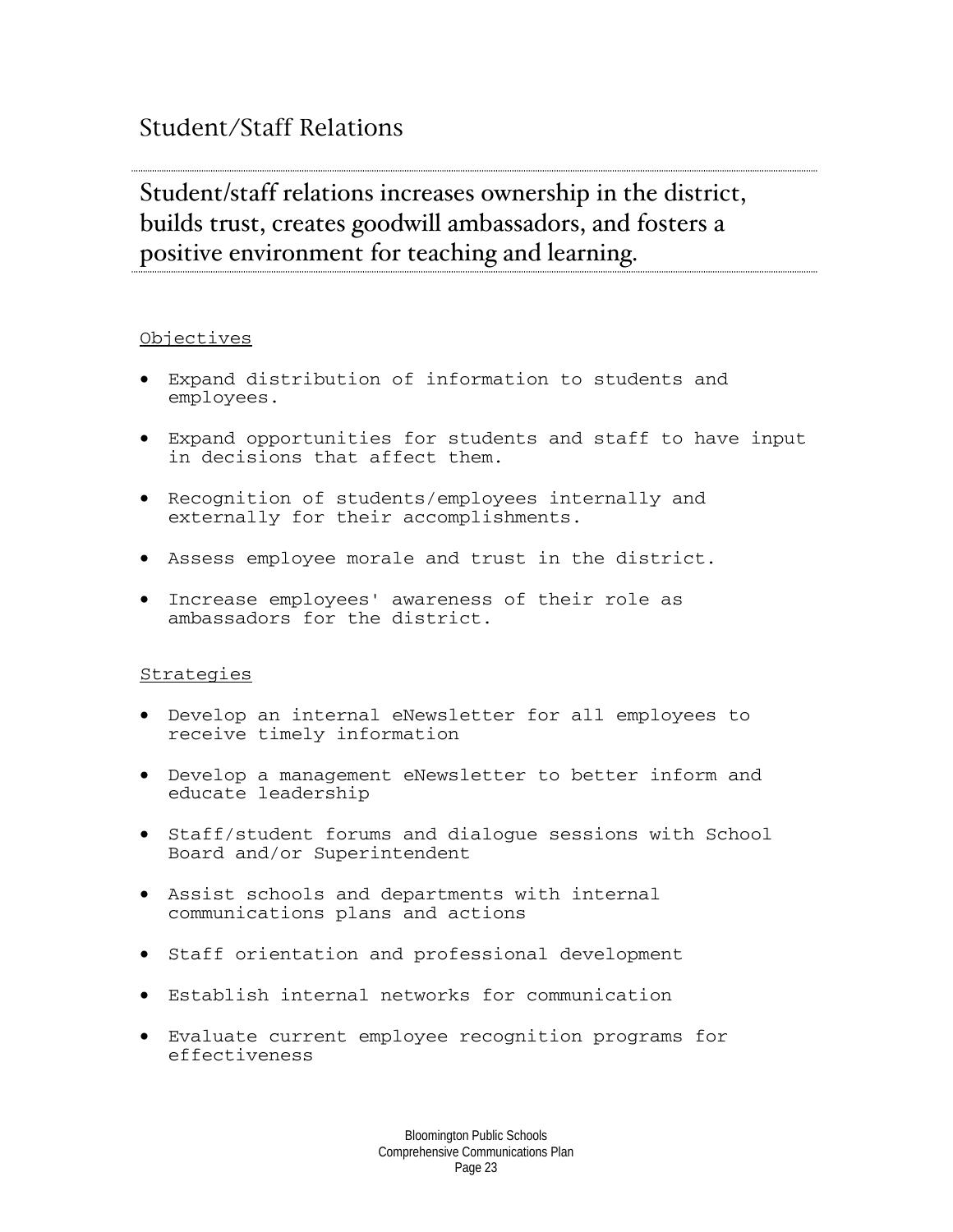## Video Production and Cable Television

Video production and cable television provides Bloomington with the opportunity to reach out to school district stakeholders with positive programs in order to increase trust and awareness of the district and student achievement.

### Objectives

- Expand communication to community residents who currently do not have children in the Bloomington Public Schools.
- Increase production of videos and/or cable television programming highlighting positive school district, students and staff achievements.

- Produce public awareness videos and coordinate use for specific targets, including schools, media and Internet use.
- Explore use of cable television programming to " tell the Bloomington Public Schools' story. "
- Create videos of Bloomington special events to promote internal communications.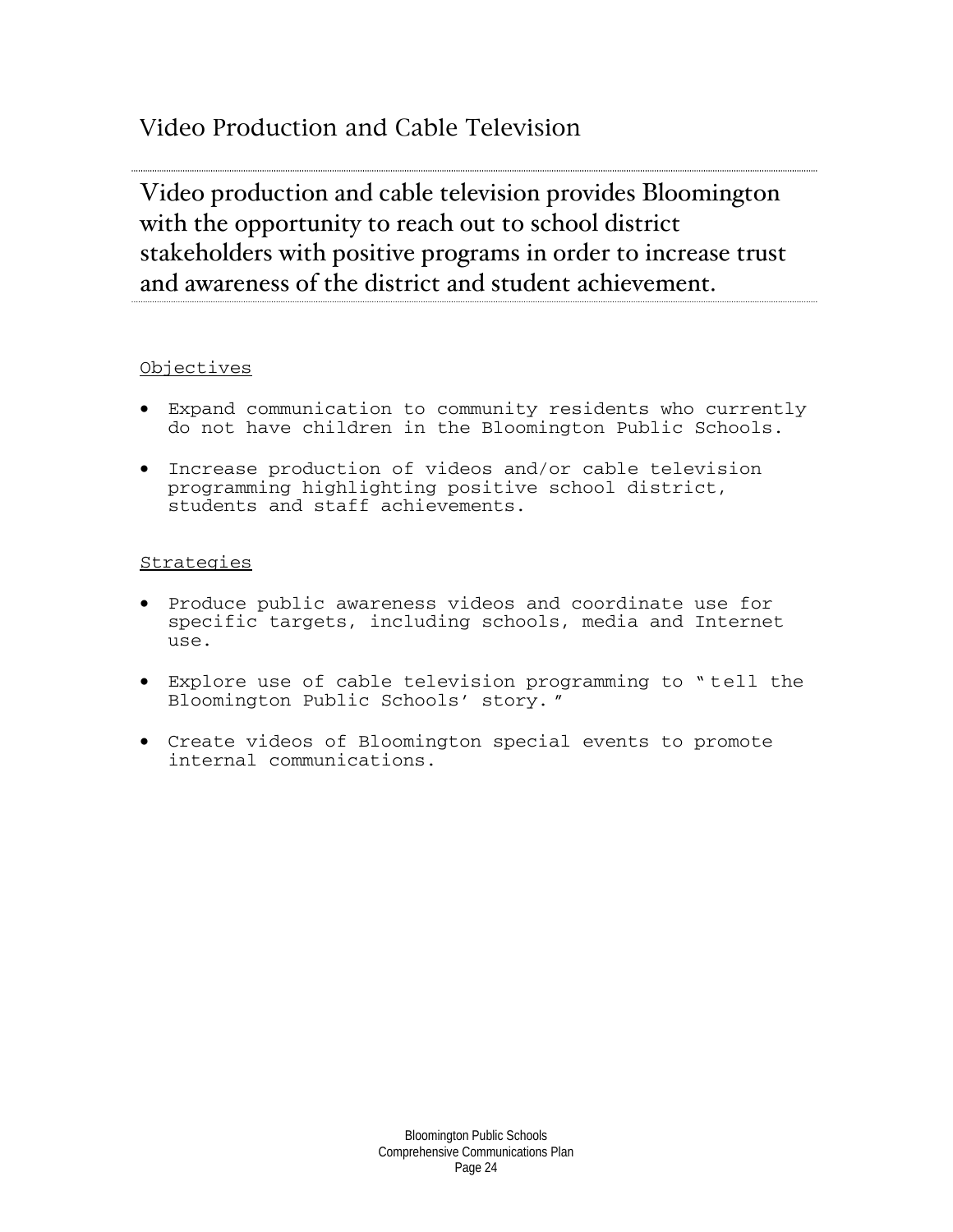Web communications provides the opportunity to reach a broad public with an immediate message that can be targeted directly to their interest. Two components link the district's Web communication from external audiences to internal publics:

## District Web site: www.blomingtonschools.info School Web sites accessed through school and District

site

### Objectives

- Reach all audiences through the immediate connections offered by electronic communication.
- Broaden awareness of district information that will build community involvement, including access by non-English speaking families.
- Place growing emphasis on electronic, two-way communication through the expansion of sites.
- Apply consistent standards for District and school sites.
- Adhere to standards of quality for content, design and management.

- Improve current District and School Web sites to better engage audiences.
- Develop employee intranet to improve internal communication.
- Investigate opportunities for expanding and/or improving electronic communication, such as blogs or other social media opportunities.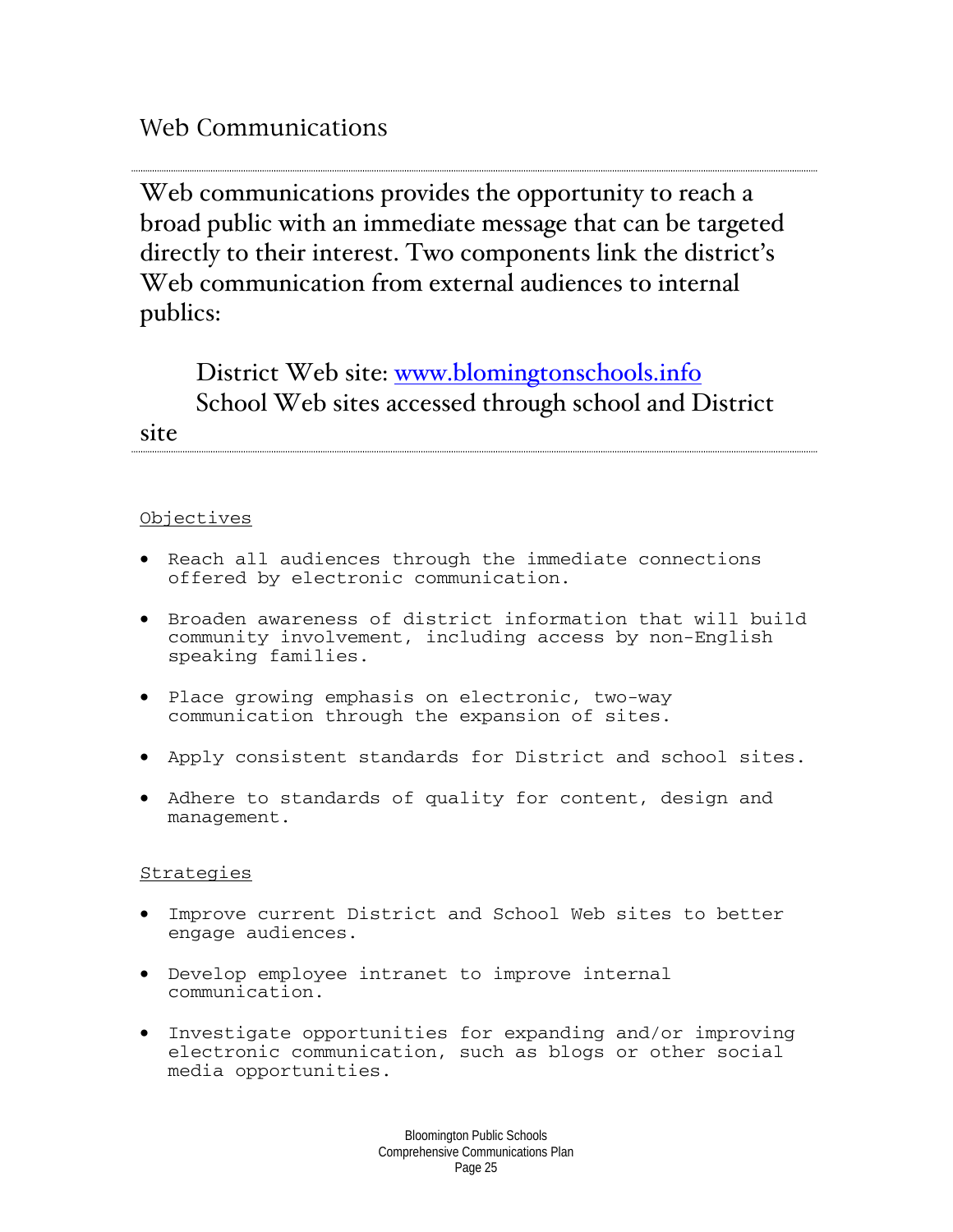Review processes for school Webmasters and principals to adhere to quality standards.

### Community Relations and Communications Goals

2008-2011

*Goal #1*

*Establish an effective community relations program to build collaborative relationships and strengthen support for and confidence in Bloomington Public Schools.* 

Strategy #1:

Create an external Key Communicators Network to engage public opinion leaders in understanding District's vision, communicating key messages, and providing feedback on critical issues impacting Bloomington Public Schools.

Strategy #2: Determine public attitudes toward the district and increase awareness and support for Bloomington Public Schools, through the use of formal and informal research (e.g. surveys, focus groups, etc.)

Strategy #3 Develop opportunities for non-English speaking parents to get involved in the District.

*Goal #2 Establish an effective employee communications program that improves knowledge about, and support for, Bloomington Public Schools.* 

Strategy #1: Develop key communication tools for employees, including an internal eNewsletter for all employees and an online communication for the management/leadership team.

Strategy #2: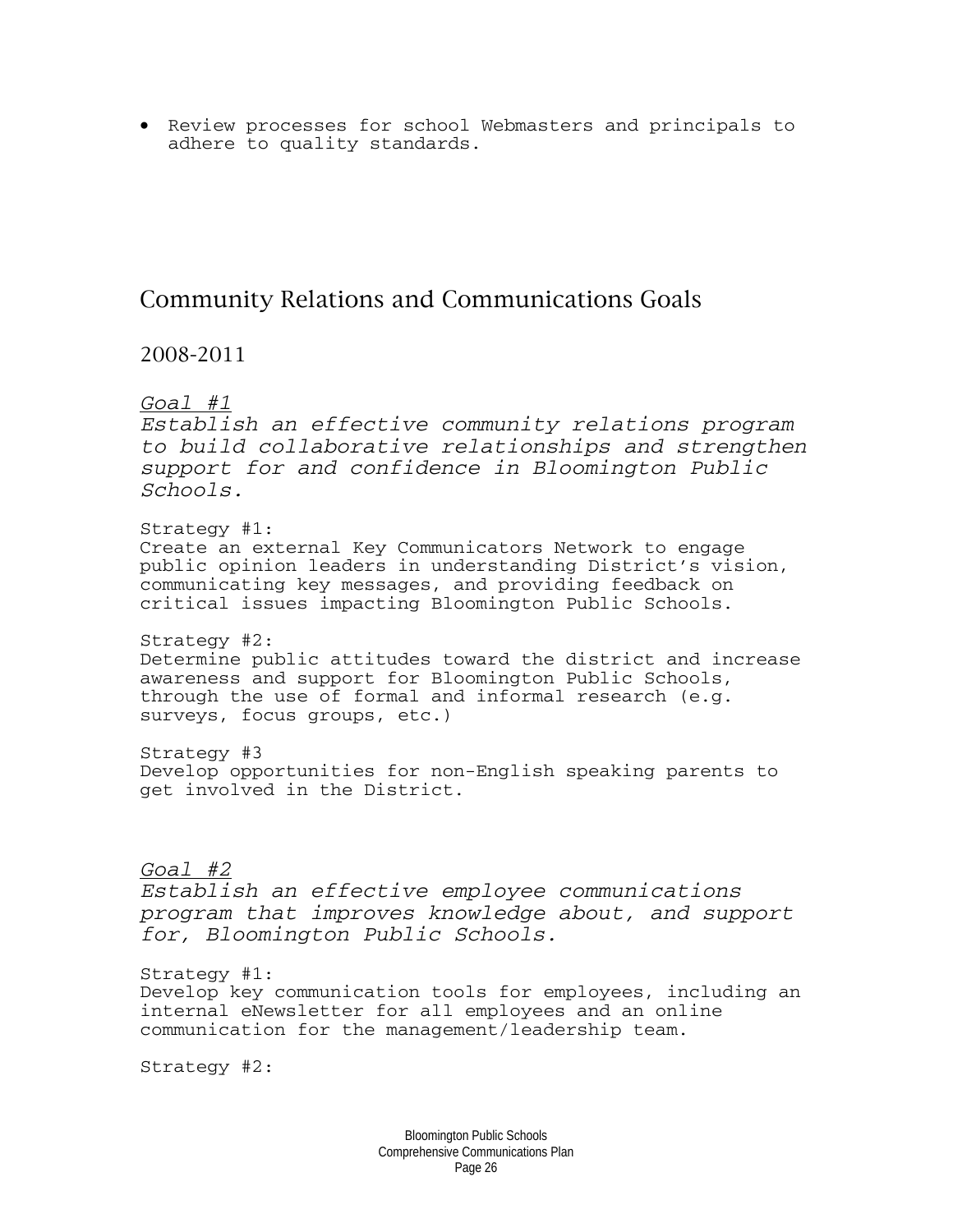Identify employees who don't have access to online communication and implement a distribution program for those employees.

Strategy #3: Initiate work with the Technology Department to begin development of an employee Web portal (intranet).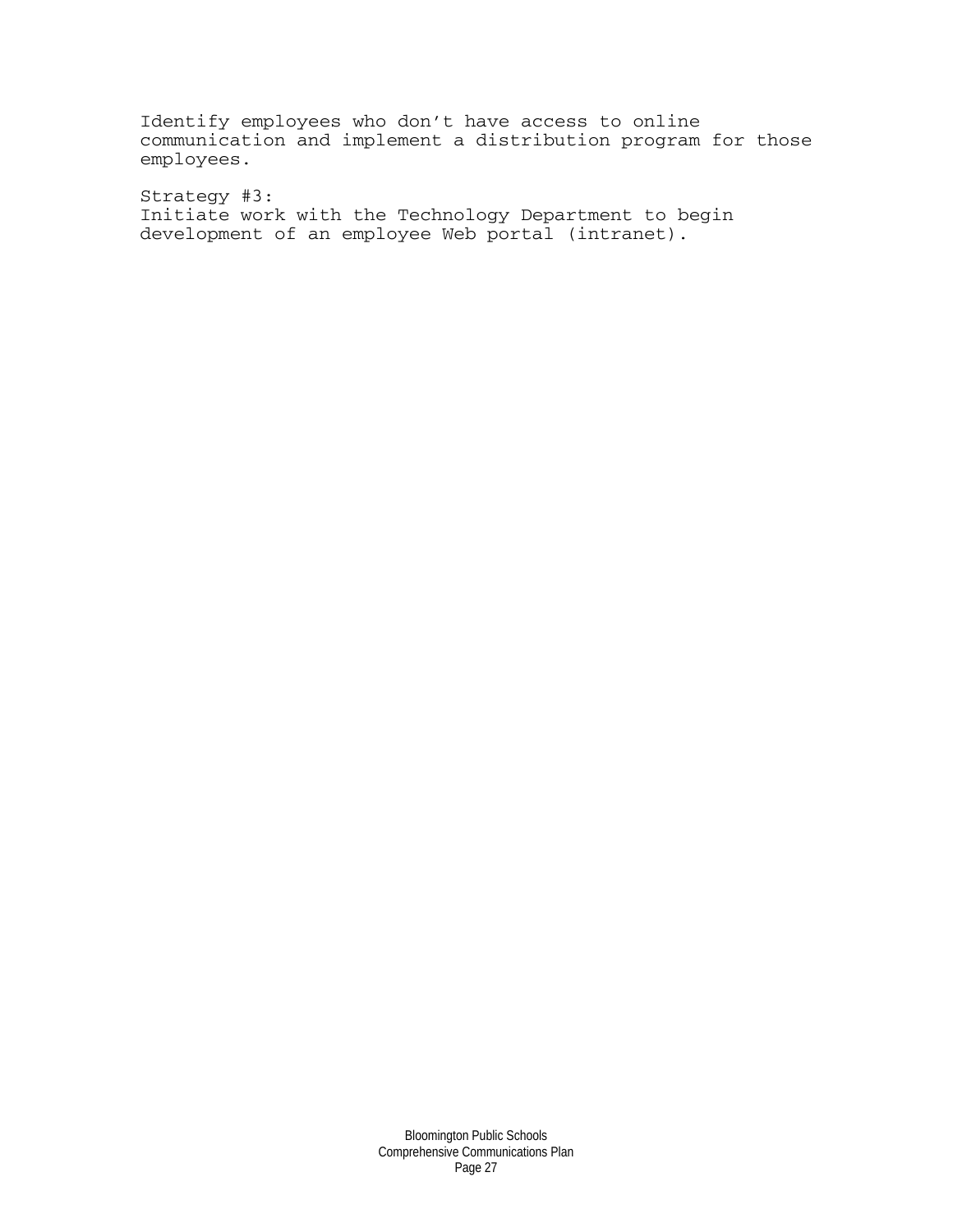*Goal #3 Improve the public's access to online district information and provide online tools that empower the public to interact with Bloomington Public Schools.*  Strategy #1: Improve District's Web site tailored to public stakeholders – parents, students, potential employees, businesses and the general public – that best facilitates the flow of information and provides an efficient and clear delivery of district services. Strategy #2: Create a Web governance structure and organizational policies that define responsibilities, relationships, and rules involved in managing the district's Web site. Strategy #3: Gather data and analyze the needs of our stakeholders/Web users in order to develop an appropriate Web structure and content. Consider an online survey from the district's existing home page to identify who are the district's Web users and for what information they are searching. Strategy #4: Determine an appropriate software platform or system for delivering Web content to users. *Goal #4 Establish a long-term, ongoing plan for community engagement for the Board of Education.*  Strategy #1: Research and develop a strategy for effective community engagement for the Board of Education in order to advance district initiatives. *Goal #5 Establish a strong, positive connection between individual schools and their communities.*  Strategy #1: Develop tools and resources to help principals become more effective in their roles as communicators for the District. Strategy #2: